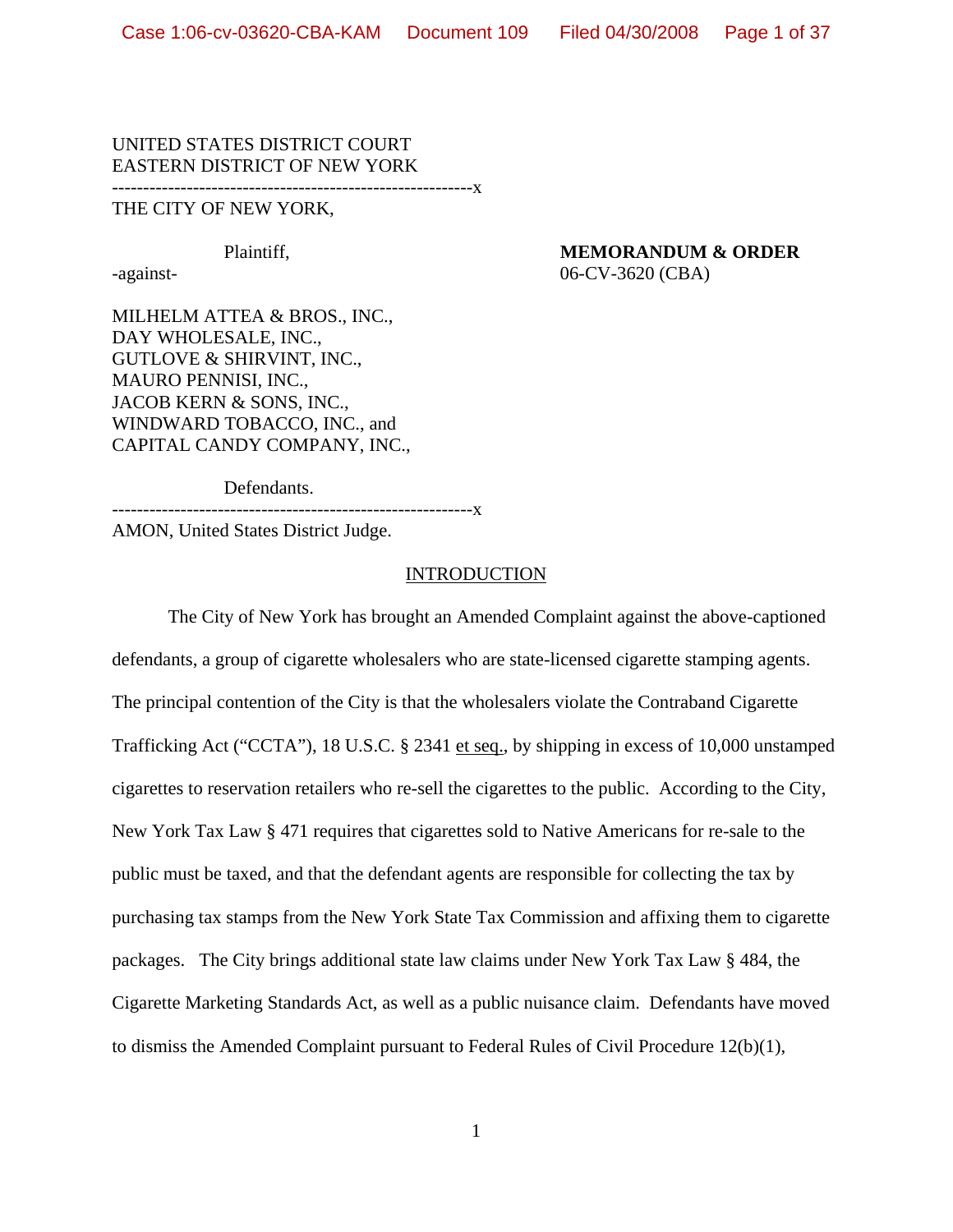12(b)(6) and 12(b)(7). For the reasons set forth below, defendants' motions to dismiss are denied.

## **I. Background**

The following facts are undisputed.

#### **A. New York State's Cigarette Tax Scheme**

Article 20 of the New York Tax Law imposes a tax on all cigarettes possessed for sale or use in New York State, except for those cigarettes that New York is "without power" to tax. See N.Y. Tax L. § 471 ("There is hereby imposed and shall be paid a tax on all cigarettes possessed in the state by any person for sale, except that no tax shall be imposed on cigarettes sold under such circumstances that this state is without power to impose such tax . . . ."); Dep't of Taxation & Fin. of N.Y. v. Milhelm Attea & Bros., Inc., 512 U.S. 61 (1994) (citing N.Y.Tax L. § 471(1)). New York's cigarette tax has two components: the cigarette tax imposed on possession for sale in the State pursuant to N.Y. Tax Law § 471; and the cigarette use tax imposed pursuant to N.Y. Tax Law § 471-a. See N.Y. Tax L. §§ 471, 471-a. Under § 471, cigarettes are presumed taxable. N.Y. Tax L. § 471 (stating that "all cigarettes within the state are subject to tax until the contrary is established, and the burden of proof that any cigarettes are not taxable hereunder shall be upon the person in possession thereof."). New York City also imposes a cigarette tax pursuant to authority delegated by the state and its own regulations. See N.Y.C. Admin. Code §  $11-1302(a)(1)$ .

The New York State tax on cigarettes is presently \$1.50 per pack; the City tax is \$1.50 per pack. State and local sales tax is \$0.33 per pack. The total tax on a pack of cigarettes sold in New York City, therefore, is \$3.33 per pack, or \$33.30 per carton.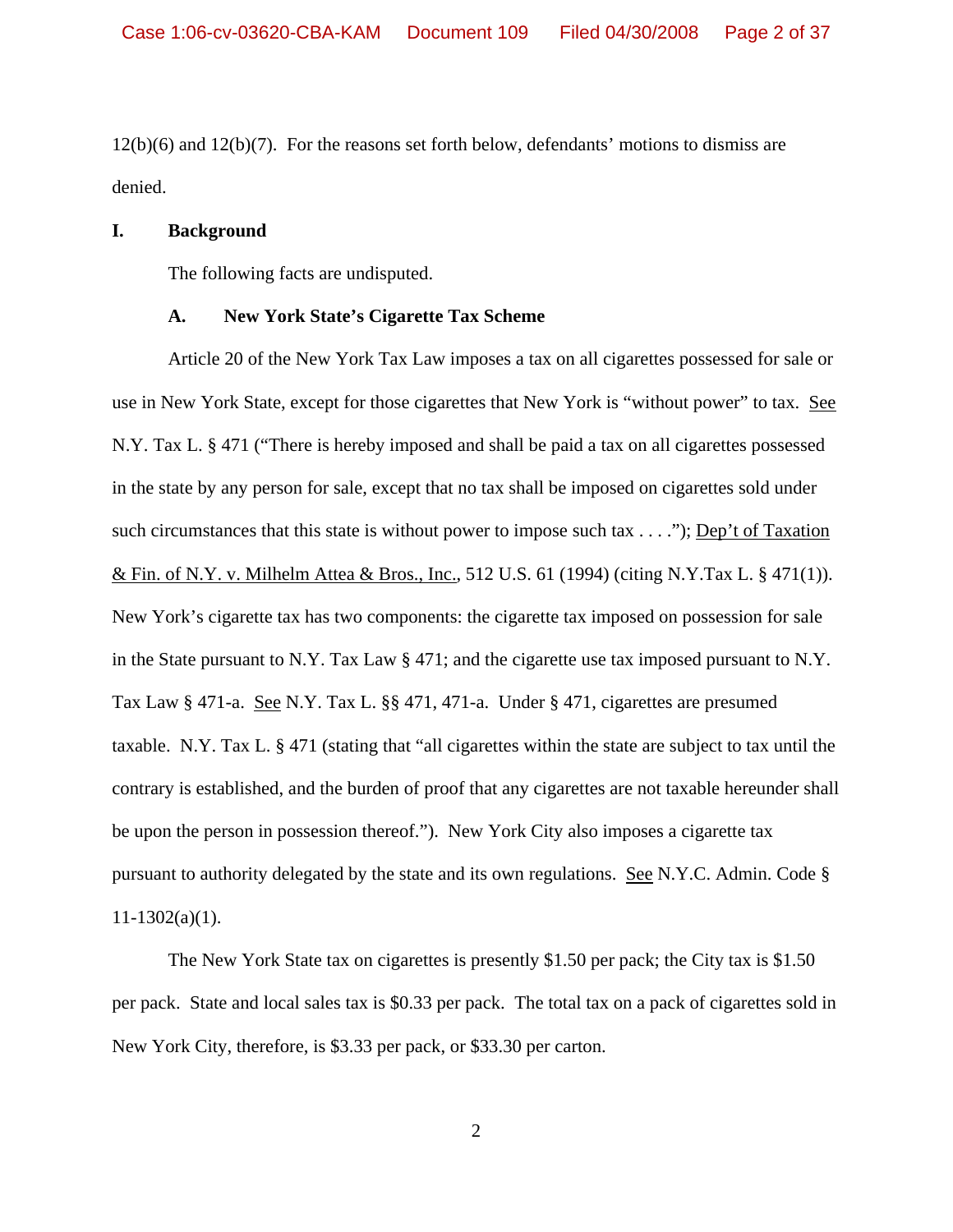Under New York law, taxes on cigarettes are largely collected through a system of prepayments, and then passed along the distribution chain to the consumer. See N.Y. Tax Law § 471(2); In re New York Assoc. of Convenience Stores v. Urbach, 92 N.Y.2d 204, 209 (N.Y. 1988). Wholesalers, such as the defendants in this action, may be licensed by New York as "stamping agents" pursuant to New York Tax Law § 472. N.Y. Tax L. § 472(2) ("The commissioner may license dealers in cigarettes. . . as agents to buy or affix stamps to be used in paying the tax herein imposed. . . ."). A stamping agent pre-pays cigarette taxes and affixes a tax stamp to each package of cigarettes; when the tax is paid, any dealer subsequently receiving the stamped cigarettes is not required to purchase and affix tax stamps. See id. § 471(1). Statelicensed stamping agents are permitted to sell tax-stamped cigarettes and other tobacco products to registered New York retailers and licensed wholesalers. See id.  $\S$ § 472(1), 480(1)(a).

Federal and state governments lack authority to tax cigarettes sold to members of Native American tribes for their own consumption. Thus, cigarettes to be consumed on the reservation by enrolled tribal members are tax-exempt. Milhelm Attea & Bros., Inc., 512 U.S. at 64 (citing Moe v. Confederated Salish and Kootenai Tribes of Flathead Reservation, 425 U.S. 463, 475-481 (1976)). However, "on-reservation cigarette sales to persons other than reservation Indians . . . are legitimately subject to state taxation." Id. (citing Washington v. Confederated Tribes of Colville Reservation, 447 U.S. 134, 160-161 (1980)).

## **B. Forbearance Policy**

Whether and how to collect taxes on cigarettes sold on reservations to persons other than Native American tribe members has been the subject of ongoing debate in New York. As described above, New York wholesalers generally collect cigarette sales tax by selling cigarettes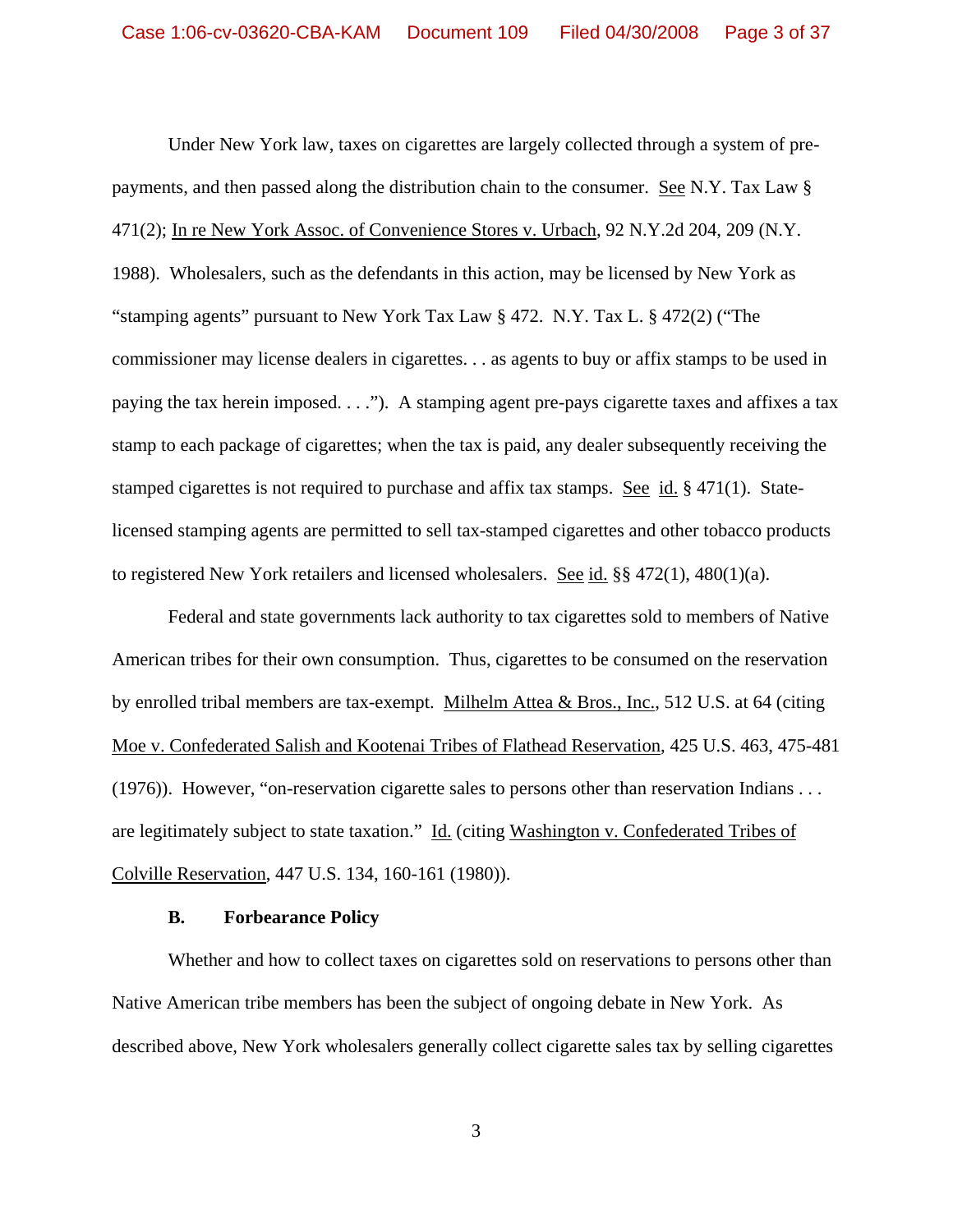affixed with tax stamps to retailers, and remitting the tax payments to the State. However, the New York State Department of Taxation and Finance (the "Department") has allowed wholesalers to sell unstamped cigarettes to Native American tribes, without requiring an accounting to reflect that the unstamped cigarettes are being sold only to tribe members. See State of New York Commissioner of Taxation and Finance, Advisory Opinion Petition No. M06316A, March 16, 2006 (hereinafter "Advisory Opinion").

 In 1988, the Department adopted regulations requiring reservation retailers to pay sales and excise taxes on cigarettes. The regulations allowed retailers to purchase a limited quantity of untaxed cigarettes based on estimates of demand by tribe members. See In re New York Assoc. of Convenience Stores v. Urbach, 712 N.Y.S.2d 220, 221 (N.Y. 2000). Any cigarettes sold above the allotment were subject to applicable state taxes. Id. The regulations were challenged by reservation retailers and suspended by the Department pending outcome of the related litigation. Id. The Supreme Court ultimately upheld the Department's regulations, concluding that the state could lawfully tax sales by reservation retailers to non-tribe members. See Milhelm Attea & Bros., Inc., 512 U.S. at 61. The Department, however, did not reinstate its regulations after the Supreme Court's decision in Milhelm.

In 1997, Governor George Pataki directed the repeal of the Department's 1988 regulations, and proposed new legislation that would allow reservation retailers to sell tax-free cigarettes. The 1988 regulations were repealed on April 28, 1998. In re New York Assoc. of Convenience Stores v. Urbach, 92 N.Y.2d at 213-14. Governor Pataki's proposed legislation was never passed.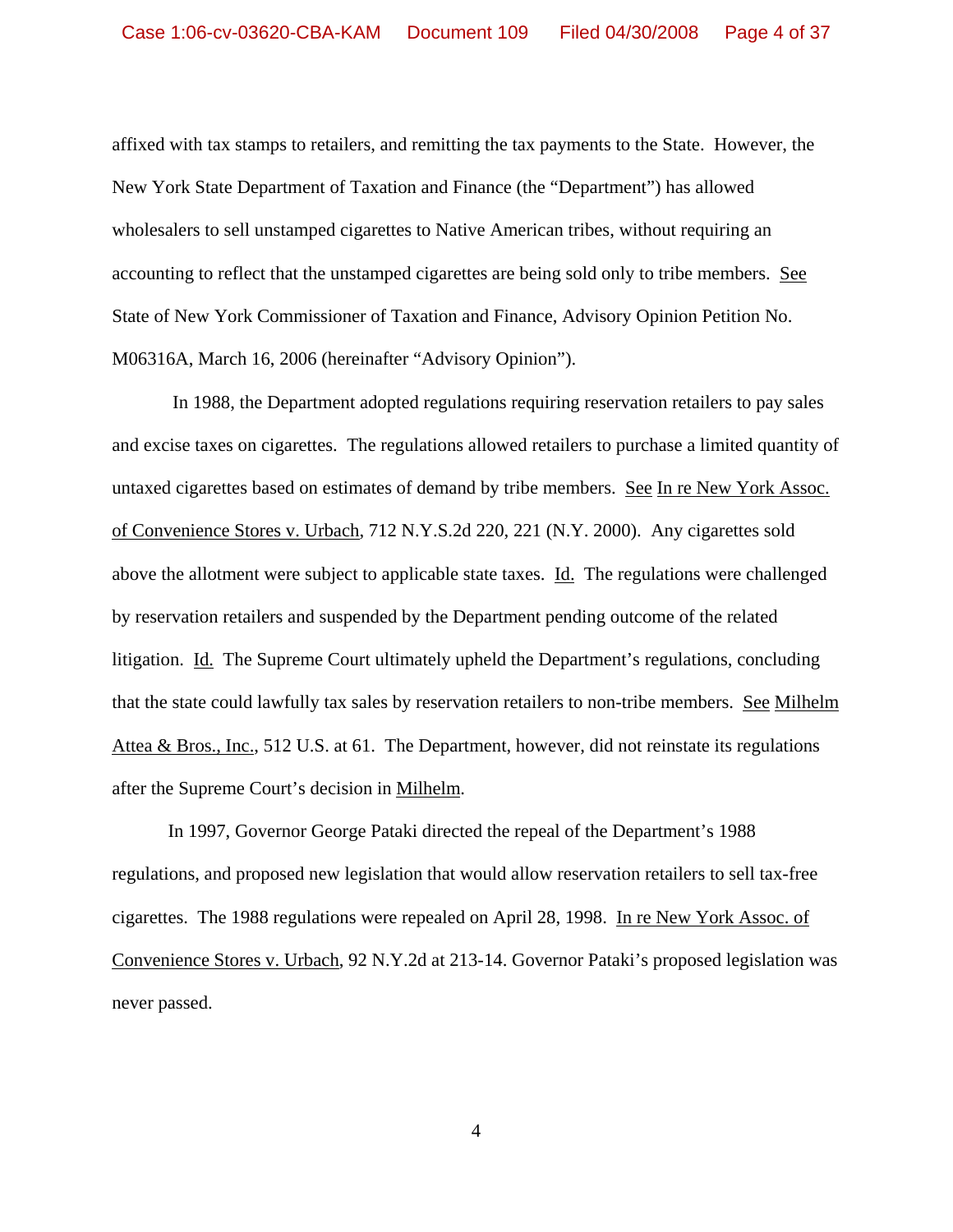In 2005, New York passed a tax law that would require wholesalers to sell only stamped cigarettes to Native American tribes. See N.Y. Tax Law § 471-e. Under the new scheme, tribe members would be granted reimbursement coupons on a quarterly basis. Id. These coupons would allow the possessor to purchase stamped cigarettes without paying taxes. However, the regulations required by § 471-e were never adopted, and a New York Supreme Court decision has preliminarily enjoined the section's enforcement. See Day Wholesale v. State of New York, No. 06-7688, slip op. at 5 (N.Y. Sup. Ct. Jan. 2, 2007) (holding that § 471-e "is not in effect because on March 1, 2006 and subsequent thereto there has not been actions taken or rules and regulations issued that would be necessary to implement the provisions of this act").

On March 16, 2006, The Department issued an Advisory Opinion in response to a request by Milhelm Attea & Brothers. The Advisory Opinion noted that the Department "has a longstanding policy of allowing untaxed cigarettes to be sold from licensed stamping agents to recognized Indian Nations and reservation-based retailers making sales from qualified Indian reservations." Advisory Opinion at 3. The Department indicated that it has "no intention to alter" its policy of forbearance, but "if the Department decides to revise its policy in the future, it will provide adequate notice to all affected stamping agents." Id. at 4. Wholesalers continue to sell unstamped cigarettes to reservation retailers.

#### DISCUSSION

## **I. The City's Claims and the Defendants' Arguments**

In view of the above-described federal and state statutory schemes, the City contends that defendant wholesalers violate the Contraband Cigarette Trafficking Act ("CCTA"), 18 U.S.C. § 2341 et seq., by shipping unstamped cigarettes to reservation retailers, who re-sell the cigarettes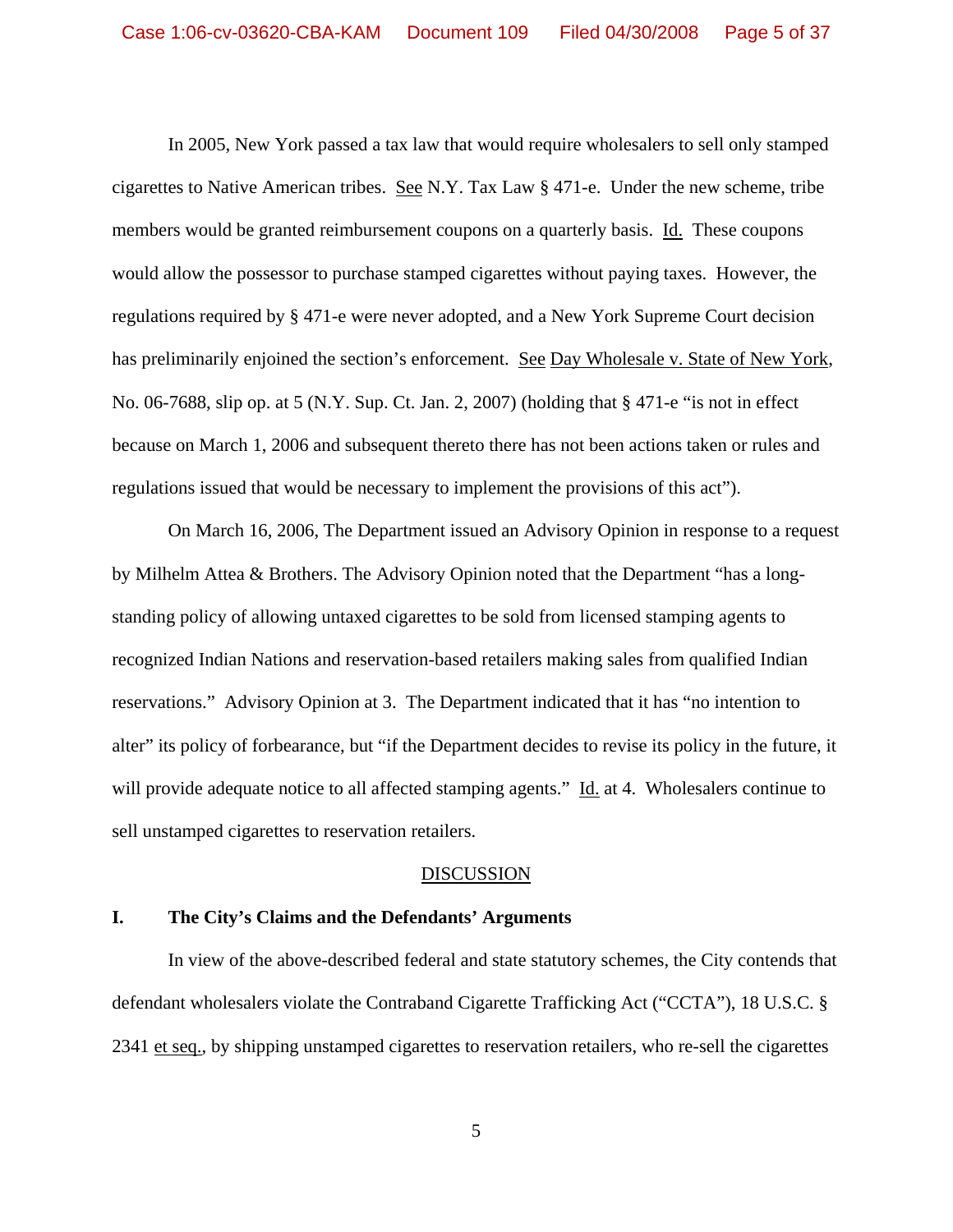to the public. According to the City, N.Y. Tax Law § 471(1)-(2) provides that cigarettes sold to Native Americans for re-sale to the public must be taxed, and that the defendant agents are required to purchase tax stamps and affix them to cigarette packages. The City contends that these cigarettes are "contraband" within the meaning of the CCTA because the State "requires" that stamps be placed on packages of cigarettes by the wholesaler defendants, and the cigarettes at issue bear no evidence of the payment of state cigarette taxes. 18 U.S.C. § 2341(2).

As a result of defendants' alleged failure to pre-pay taxes and affix stamps, reservation retailers supplied by defendants are able to sell cigarettes at prices "well below" those of retailers selling stamped cigarettes. (Am. Compl. 13.) According to the City, the lower price of unstamped cigarettes, supplied by defendants, induces "large numbers of City residents" to purchase them in retail stores outside of the City as well as "on the street, over the Internet, or by mail, fax, and telephone." (Id. ¶ 4.) The City alleges that sales of unstamped cigarettes replace sales that would otherwise generate tax revenue for the State and City, costing the City "millions of dollars." (Id.  $\P$  5.)

The City brings additional state law causes of action: (1) a claim under N.Y. Tax Law § 484, the Cigarette Marketing Standards Act ("CMSA"), and (2) a public nuisance claim. As part of the relief requested, the City seeks to enjoin the defendants' sale of unstamped cigarettes and to recover lost tax revenue.

Defendants have moved to dismiss this case pursuant to Fed. R. Civ. P.  $12(b)(1)$ . They contend that the City lacks standing to maintain its CCTA claim and that the Court must abstain from consideration of the issues raised in this case. Defendants also summarily contend that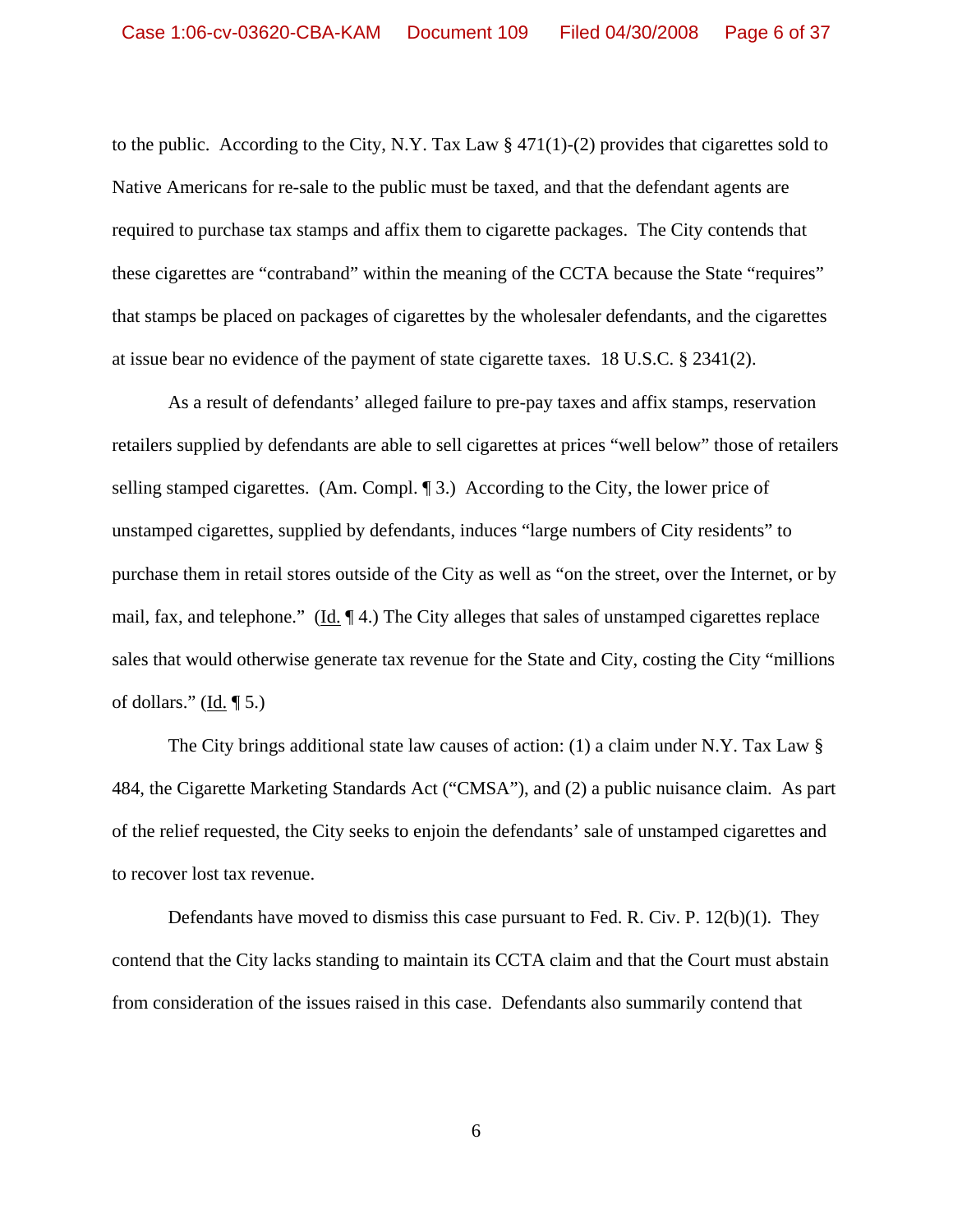until the State's "forbearance policy changes," there is "no case or controversy to adjudicate in federal court."

Defendants further argue, pursuant to Fed. R. Civ. P. 12(b)(6), that the City fails to state a claim under the CCTA because, even if the provisions of N.Y. Tax Law § 471 govern sales of cigarettes to reservation retailers, the State does not "require" that stamps be placed upon cigarettes sold to them for re-sale to the public in view of New York's "forbearance policy" on Native American cigarette taxation. This forbearance policy, defendants contend, also precludes the City's state law claim under New York's CMSA. Defendants also move to dismiss the City's public nuisance claim. Additionally, defendants argue that the City lacks the legal capacity to sue defendants, licensed stamping agents, acting on behalf of the State.

Finally, defendants contend, pursuant to Fed. R. Civ. P. 12(b)(7), that the City's claims must be dismissed because Native American tribes located in New York, as well as New York State, are necessary and indispensable parties to this suit.

The Court considers each of the defendants' arguments below.

## **II. Jurisdictional Issues**

#### **A. Standard of Review**

Fed. R. Civ. P. 12(b)(1) provides for dismissal when a federal court lacks jurisdiction over the subject matter of a claim. When a defendant moves to dismiss a cause of action pursuant to Rule 12(b)(1), the court must take all facts alleged in the complaint as true and draw all reasonable inferences in favor of the plaintiff. Raila v. United States, 355 F.3d 118, 119 (2d Cir. 2004). Where a defendant raises a bona fide challenge to subject matter jurisdiction, a plaintiff has the burden of proving that jurisdiction is proper by a preponderance of the evidence.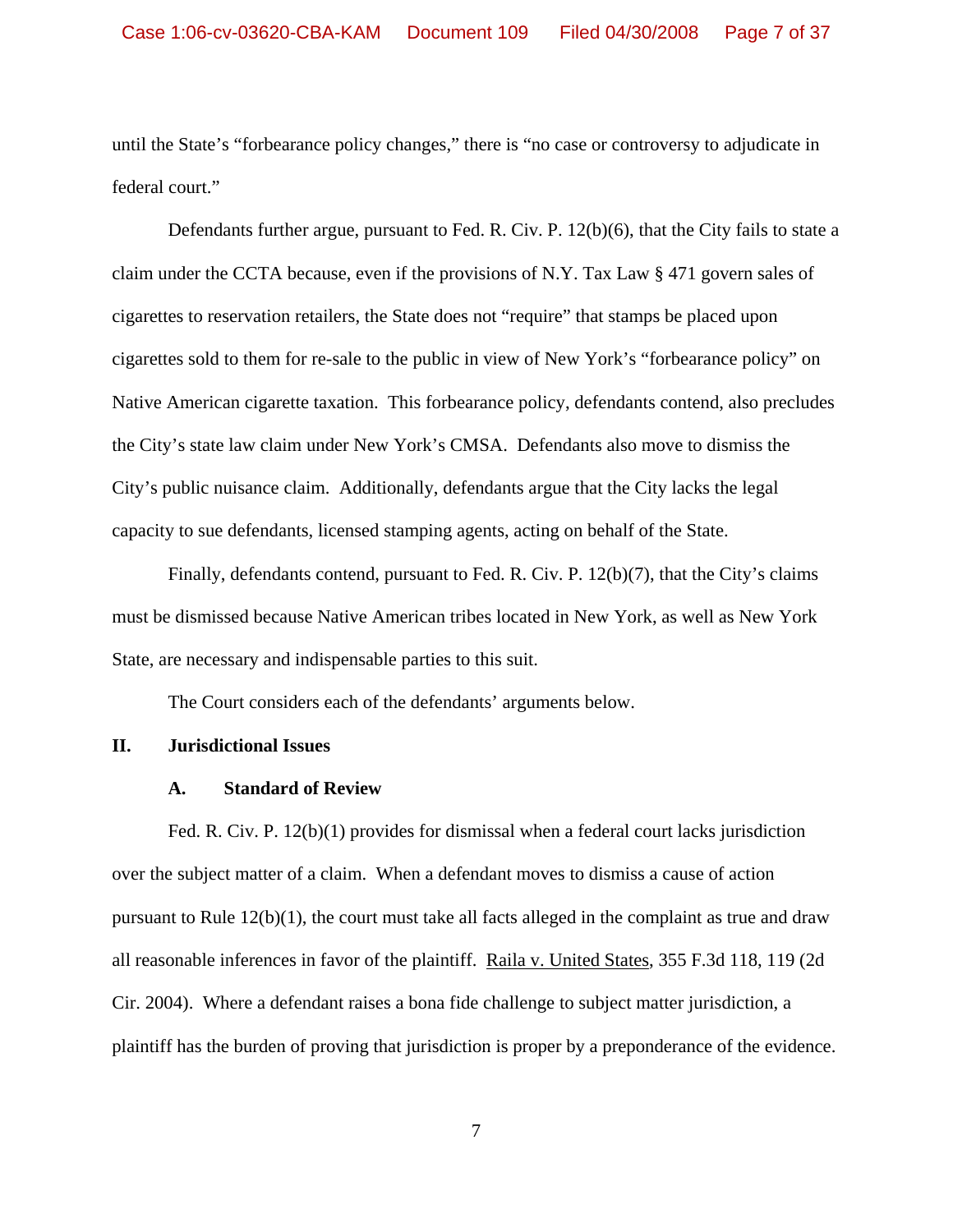See Luckett v. Bure, 290 F.3d 493, 497 (2d Cir. 2002); see also London v. Polishook, 189 F.3d 196-99 (2d Cir. 1999) ("[I]t is the affirmative burden of the party invoking [federal subject matter] jurisdiction . . . to proffer the necessary factual predicate–not simply an allegation in a complaint–to support jurisdiction.") (citation omitted). Generally, a court considers jurisdictional issues before any other motions to dismiss "since if it must dismiss the complaint for lack of subject matter jurisdiction, the accompanying defenses and objections become moot and do not need to be determined." U.S. ex rel. Kreindler & Kreindler v. United Technologies Corp., 985 F.2d 1148, 1155-56 (2d Cir. 1993).

#### **B. Standing**

As standing is "a limitation on the authority of a federal court to exercise jurisdiction," it is properly addressed within the context of a Rule 12(b)(1) motion. Alliance For Envt'l Renewal, Inc. v. Pyramid Crossgates Co., 436 F.3d 82, 89 n.6 (2d Cir. 2006). The burden of demonstrating standing falls to the party invoking federal jurisdiction. Lujan v. Defenders of Wildlife, 504 U.S. 555, 561 (1992). Defendants contend that the City lacks standing because it has failed to allege an injury in fact that is fairly traceable to the defendants' conduct, and because any injury the City has sustained will not be redressed by the requested relief. Article III standing requires the plaintiff to demonstrate: (1) an injury in fact, which is concrete and particularized; (2) a causal connection between the injury and the conduct complained of so that the injury is fairly traceable to the challenged action of the defendant; and (3) that it is likely the injury will be redressed by a favorable decision. Lujan, 504 U.S. at 560-61. Standing must be established before a court decides a case on the merits. Alliance for Envt'l Renewal, 436 F.3d at 85.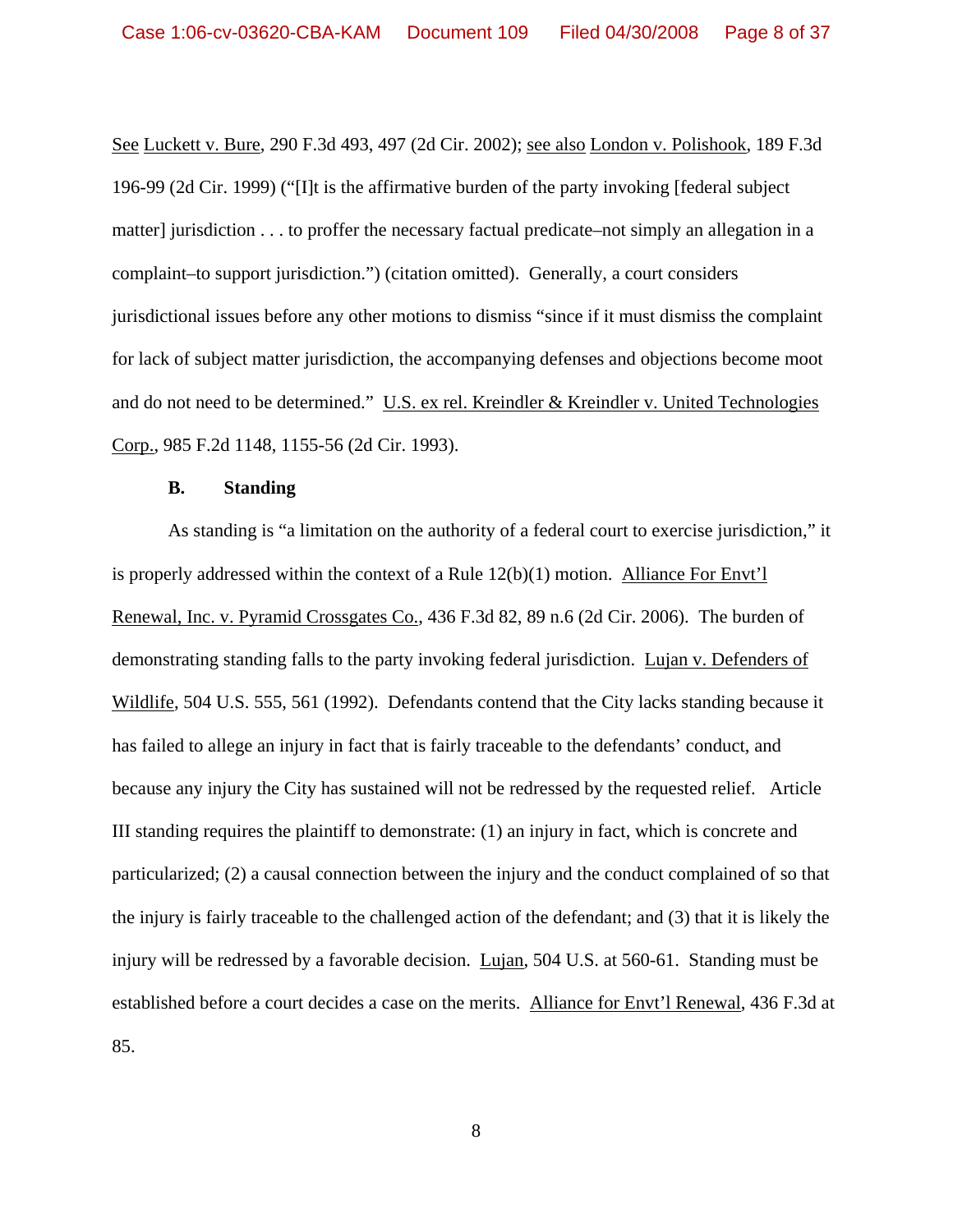As described above, the City alleges that it has suffered "an enormous tax loss" due to defendants' sale of unstamped cigarettes to reservation sellers. (Am. Compl. ¶ 44.) According to the City, the lower price of unstamped cigarettes, supplied by defendants, induces "large numbers of City residents" to purchase them in retail stores outside of the City as well as "on the street, over the Internet, or by mail, fax, and telephone." (Id. at  $\P$  4.) The complaint states that "[t]he vast majority of sales of unstamped cigarettes replace sales that would otherwise generate tax revenue for the State and, in significant part, for the City. Sales of unstamped cigarettes annually cost New York City millions of dollars in tax revenues." (Id. ¶ 5.)

Defendants contend that the City's injury of lost tax revenue cannot be traced to their conduct. First, defendants correctly note that they are not required to pre-collect City taxes on cigarettes sold to reservation retailers. New York State tax legislation authorizes the precollection of State cigarette taxes by licensed stamping agents. See N.Y. Tax L. § 471. The State also authorizes the pre-collection of City cigarette taxes on cigarettes sold at retail or used in New York City. See N.Y. Unconsol. Law § 9436. Pursuant to this state legislation, the New York City Administrative Code requires stamping agents to affix City tax stamps on cigarettes prior to delivery of those cigarettes to any dealer in New York City. N.Y.C. Admin. Code § 11- 1305(a). Defendants' sales to reservation retailers, located outside of New York City, fall outside the scope of the pre-collection scheme for City taxes. Defendants additionally argue that even if they pre-collected the state tax of 15 dollars per carton, cigarettes sold by reservation retailers would still be 15 dollars cheaper outside of New York City because of the non-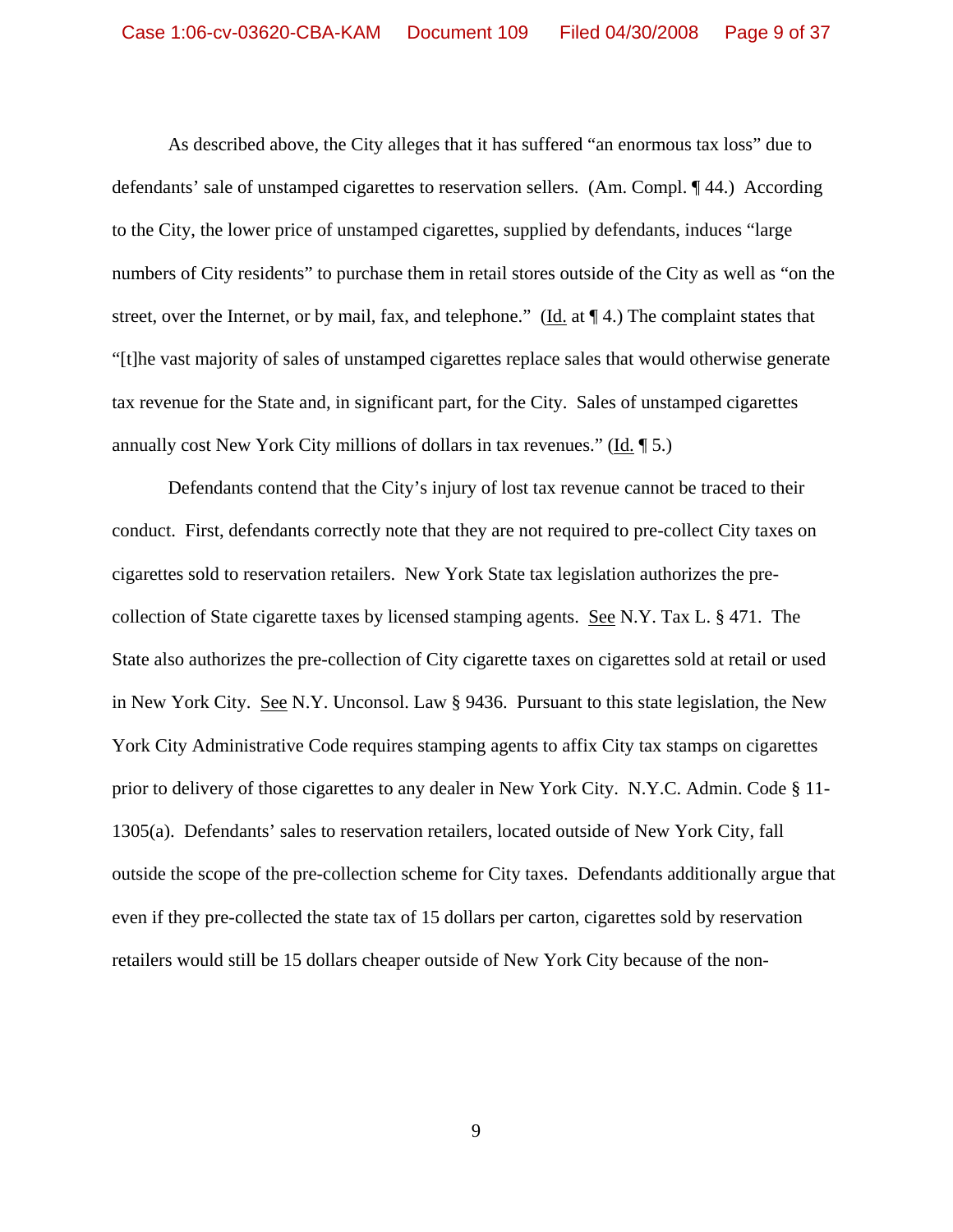applicability of the City tax. Thus, defendants argue that the lost sales of which the City complains would continue to occur. $<sup>1</sup>$ </sup>

 The Court finds that the City has carried its burden to show Article III standing by demonstrating an injury fairly traceable to the defendants' alleged actions. The City does not claim that defendants are required to affix City tax stamps to cigarettes sold to reservation retailers outside of New York City. Rather, the City asserts that its injury stems from defendants' failure to pre-collect state taxes, because cigarettes sold without state tax stamps are less expensive (by 15 dollars per carton) than those sold with stamps. The submissions by the City support a finding of an injury that may be fairly traced to the defendants' conduct. The complaint alleges that, by supplying retailers with these discounted cigarettes, City purchasers are drawn out of the city to those retailers. (Am. Compl. ¶ 4.) The complaint further states that tax-free sales supplied by defendants replace taxed sales that would have taken place in New York City, thereby depriving the City of valuable tax revenue. (Id. 15.)

 From the facts alleged, it appears the City could demonstrate that the price differential created by defendants' sale of untaxed cigarettes to reservation retailers impacts the market in a way that deprives the City of substantial tax revenue. The City's injury may be redressed by requiring the defendants to stamp cigarettes sold to reservation retailers for re-sale to the public, bridging by half the price differential between cigarettes sold in the City and those by reservations retailers. In view of the sufficiency of the City's allegations, it is not necessary on this motion to resolve the accuracy of allegations on the economics of cigarette purchasing, or

 $\frac{1}{1}$ <sup>1</sup> Defendants' motion makes a facial challenge to the City's Article III standing that appears to accept the jurisdictional facts pleaded, challenging only their sufficiency. See Alliance for Envt'l Renewal, 436 F.3d at 88 n.7.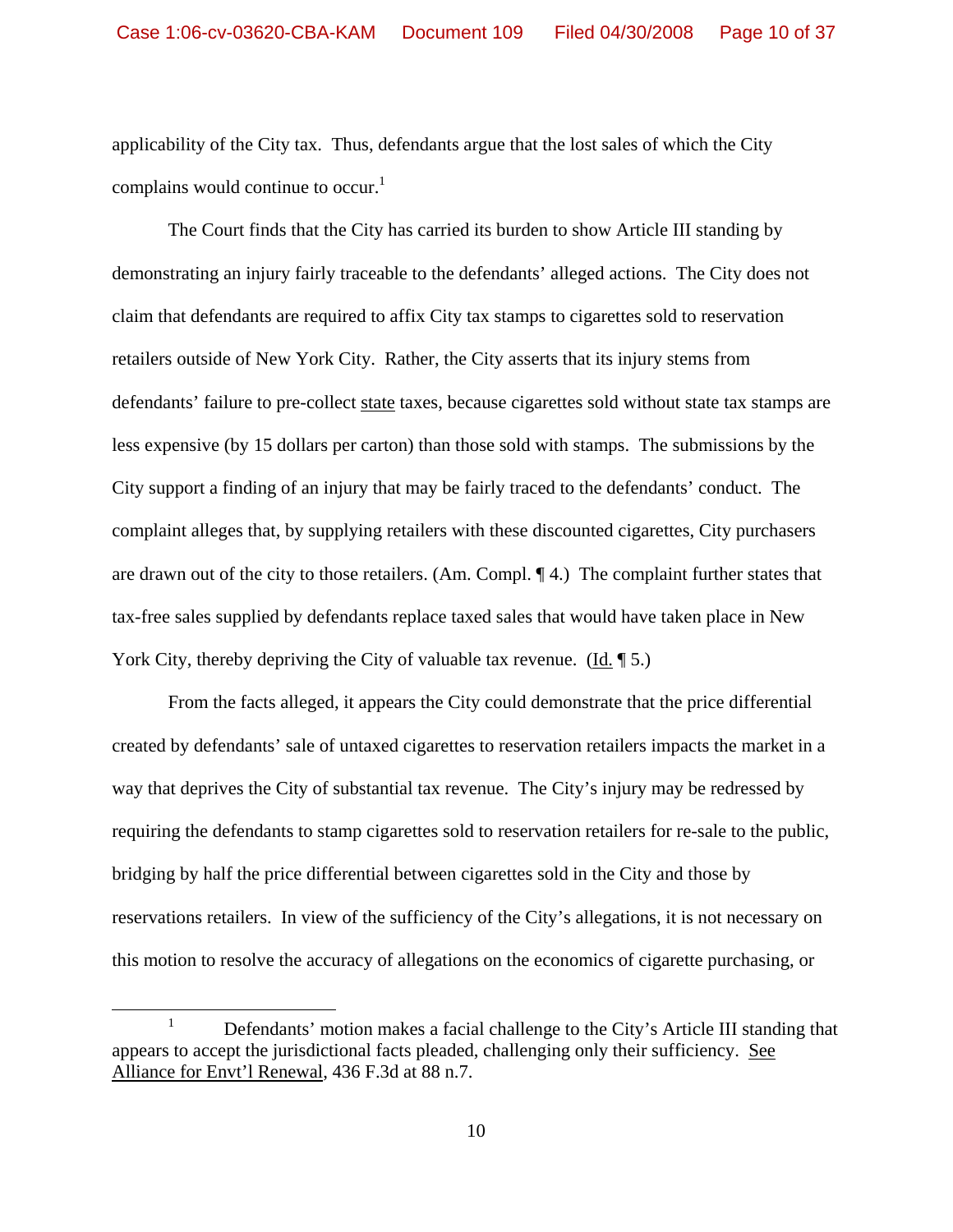the parties' contention that a remittance policy including reservations retailers may be difficult to implement.

 Additionally, the Court notes that the CCTA explicitly provides municipalities with standing to challenge violations of the statute. Section 2346(b)(1) of Title 18 states:

 A State, through its attorney general, a local government, through its chief law enforcement officer (or a designee thereof), or any person who holds a permit under chapter 52 of the Internal Revenue Code of 1986, may bring an action in the United States district courts to prevent and restrain violations of this chapter by any person . . . .

The Court, therefore, concludes that the City has alleged sufficiently the required elements for standing.

## **C. Abstention**

A motion to dismiss based on the abstention doctrine is also considered as a motion made pursuant to Rule 12(b)(1). See Republic of Colombia v. Diageo North Am. Inc., 531 F. Supp. 2d 365, 381 (E.D.N.Y. 2007) (citing 5B Wright & Miller § 1350 ("Courts have recognized a variety of other defenses that one normally would not think of as raising subject matter jurisdiction questions when considering a Rule  $12(b)(1)$  motion, including claims that . . . the subject matter is one over which the federal court should abstain from exercising jurisdiction")).

Although federal courts have a "virtually unflagging obligation" to exercise their jurisdiction, Colorado River, 424 U.S. 800, 817 (1976), there are several traditional circumstances in which courts should abstain. See Younger v. Harris, 401 U.S. 37, 43-54 (1971) (abstention appropriate where there is a pending state criminal proceeding); Burford v. Sun Oil Co., 319 U.S. 315, 317-34 (1943) (abstention appropriate to avoid interference with attempts to establish coherent state policy and issues of peculiarly local concern); Railroad Comm'n v.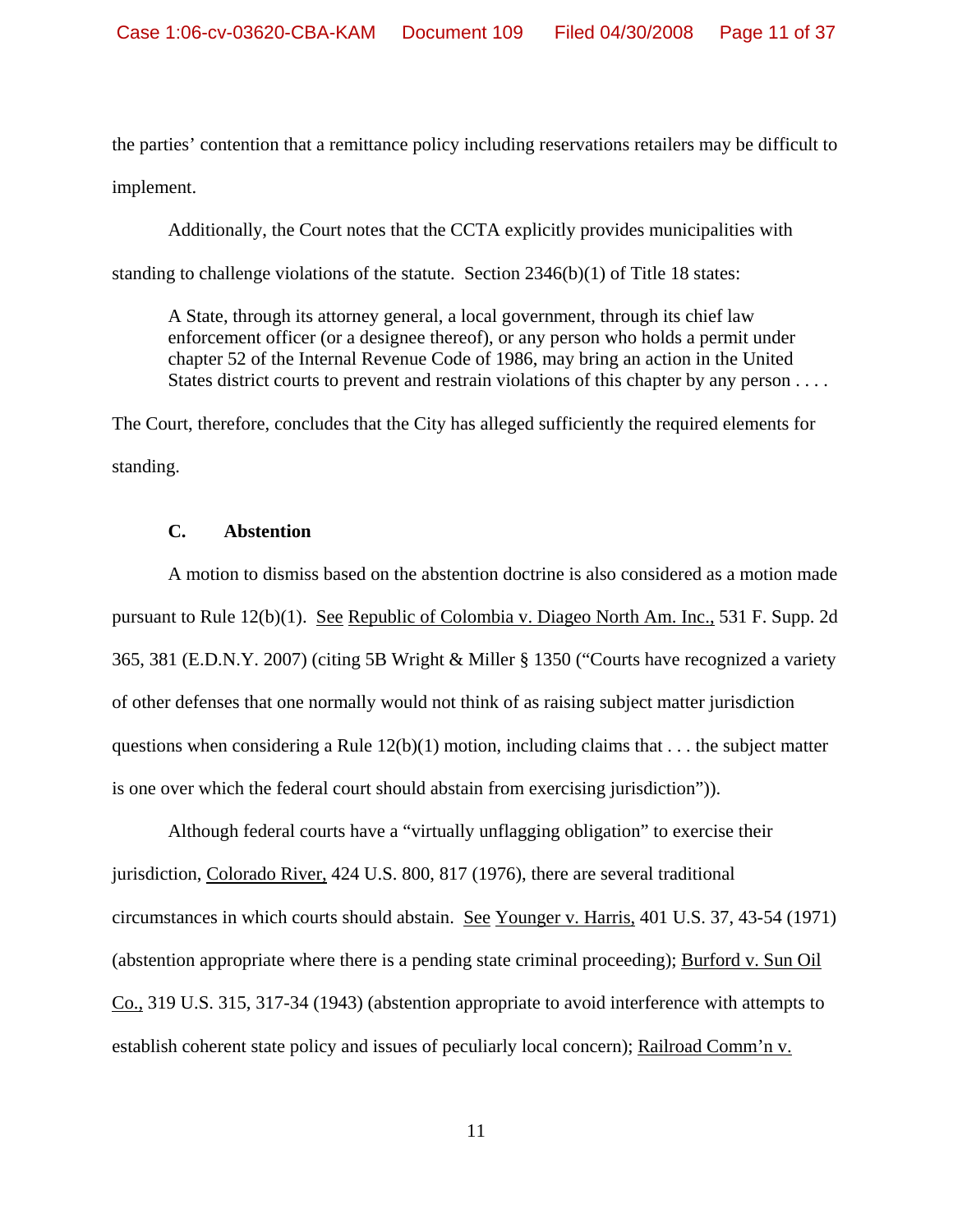Pullman Co., 312 U.S. 496, 498-501 (1941) (abstention appropriate to avoid unnecessary resolution of a constitutional issue that might be mooted by state court construction of a state law); Colorado River Water Conservation Dist. v. United States, 424 U.S. at 817-818 (abstention appropriate where there is concurrent state court litigation whose resolution could result in comprehensive disposition of the litigation). Defendants argue that this Court should abstain from exercising its jurisdiction because the principles set forth in the Burford and Colorado River decisions are applicable to issues of whether and how to collect taxes on cigarettes sold by Native American retailers to non-Native Americans.

#### **1. Burford Abstention**

The Burford doctrine applies: (1) where there are "difficult questions of state law bearing on policy problems of substantial public import whose importance transcends the result in the case then at bar"; or (2) where the "exercise of federal review of the question in a case and in similar cases would be disruptive of state efforts to establish a coherent policy with respect to a matter of substantial public concern." Colorado River, 424 U.S. at 814 (citing Burford v. Sun Oil Co., 319 U.S. at 315; Louisiana Power & Light Co. v. City of Thibodaux, 360 U.S. 25 (1959)). The Second Circuit has identified three factors pertinent to the determination of whether federal review of a case would be disruptive of state efforts to establish a coherent policy: (1) the degree of specificity of the state regulatory scheme; (2) the need to give one or another debatable construction to a state statute; and (3) whether the subject matter of the litigation is traditionally one of state concern. See Bethpage Lutheran Serv., Inc. v. Weicker, 965 F.2d 1239, 1243 (2d Cir. 1992). The Second Circuit cautions, however, that "[e]very abstention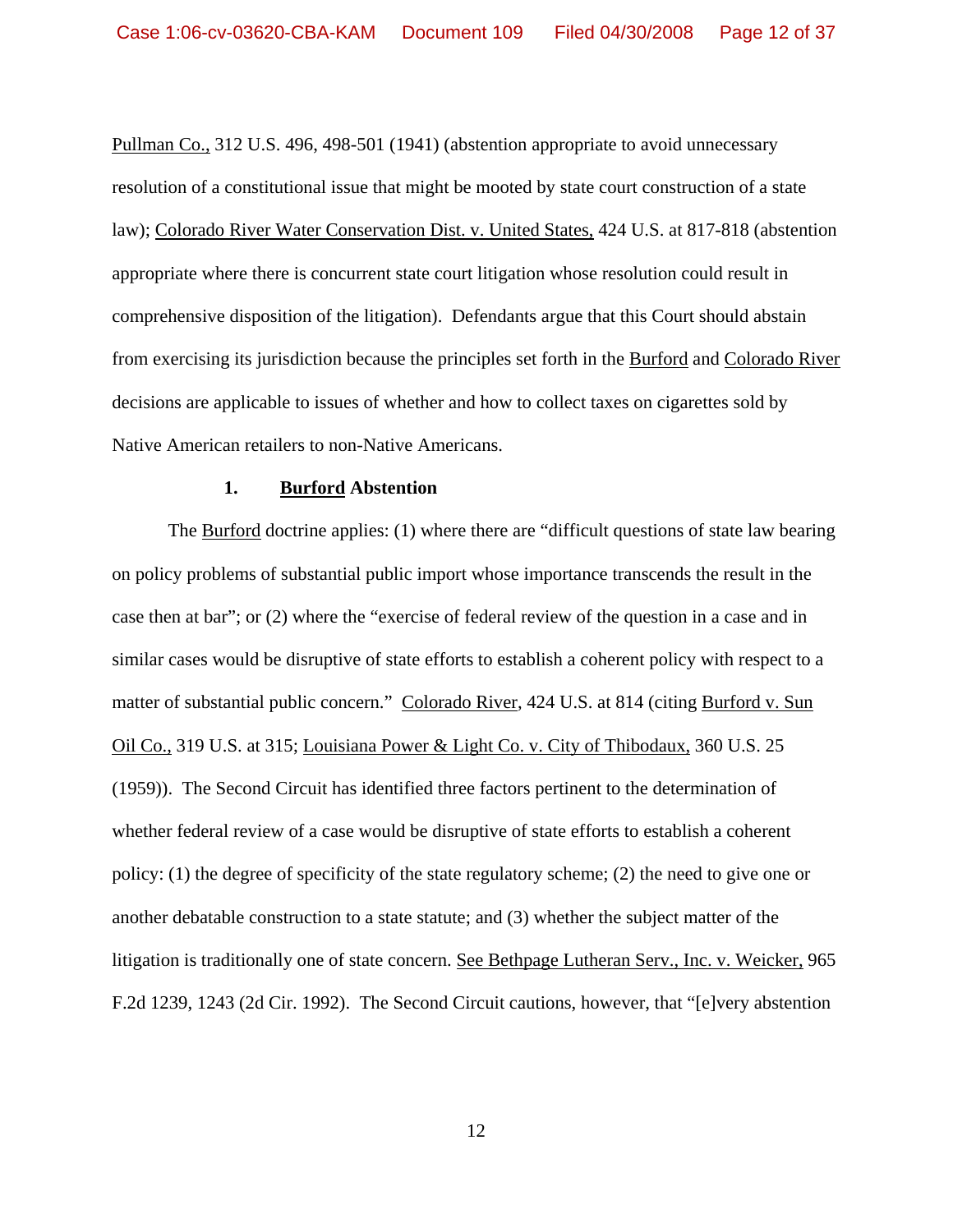case is to be decided upon its particular facts and not with recourse to some mechanical checklist." Id. at 1245.

 Burford abstention is appropriate, defendants contend, because the regulation and taxation of cigarettes sold on Native American reservations to non-Native Americans is a complicated problem that the State has attempted to address through legislation and regulation. According to the defendants, this Court's involvement would create conflict and impair the ability of New York State to formulate and execute its domestic policy.

The Court recognizes that the taxation question at issue in this case has been the subject of state legislation, regulation, and litigation. However, abstention is an "extraordinary and narrow exception" to the generally broad duty of federal courts to exercise jurisdiction. Colorado River, 424 U.S. at 813 (citation omitted). Burford abstention is not appropriate in the instant case, in which the City has brought a claim under a federal statute that seeks to protect federal interests by reference to applicable state tax law. See, e.g., Gray Poplars Inc., v. 1,371,100 Assorted Brands of Cigarettes, 282 F.3d 1175, 1177 (9th Cir. 2002) ("The fact that the CCTA refers to state law of taxation does not make it any less a federal statute."). The CCTA was enacted explicitly to address what Congress regarded as a federal concern for the problem of trafficking in untaxed cigarettes, because the states had theretofore been unable to address that problem themselves. See S. Rep. No. 95-962 (2d Sess. 1978), reprinted in 1978 U.S.C.C.A.N. 5518, 5526-30 ("We continue to believe that many of the states most affected have not made serious commitments to the enforcement effort in this area. . . .We continue to believe strongly that primary efforts to stop cigarette smuggling must be made by the states affected. However, we recognize that federal legislation in aid of state enforcement effort may be desirable, if not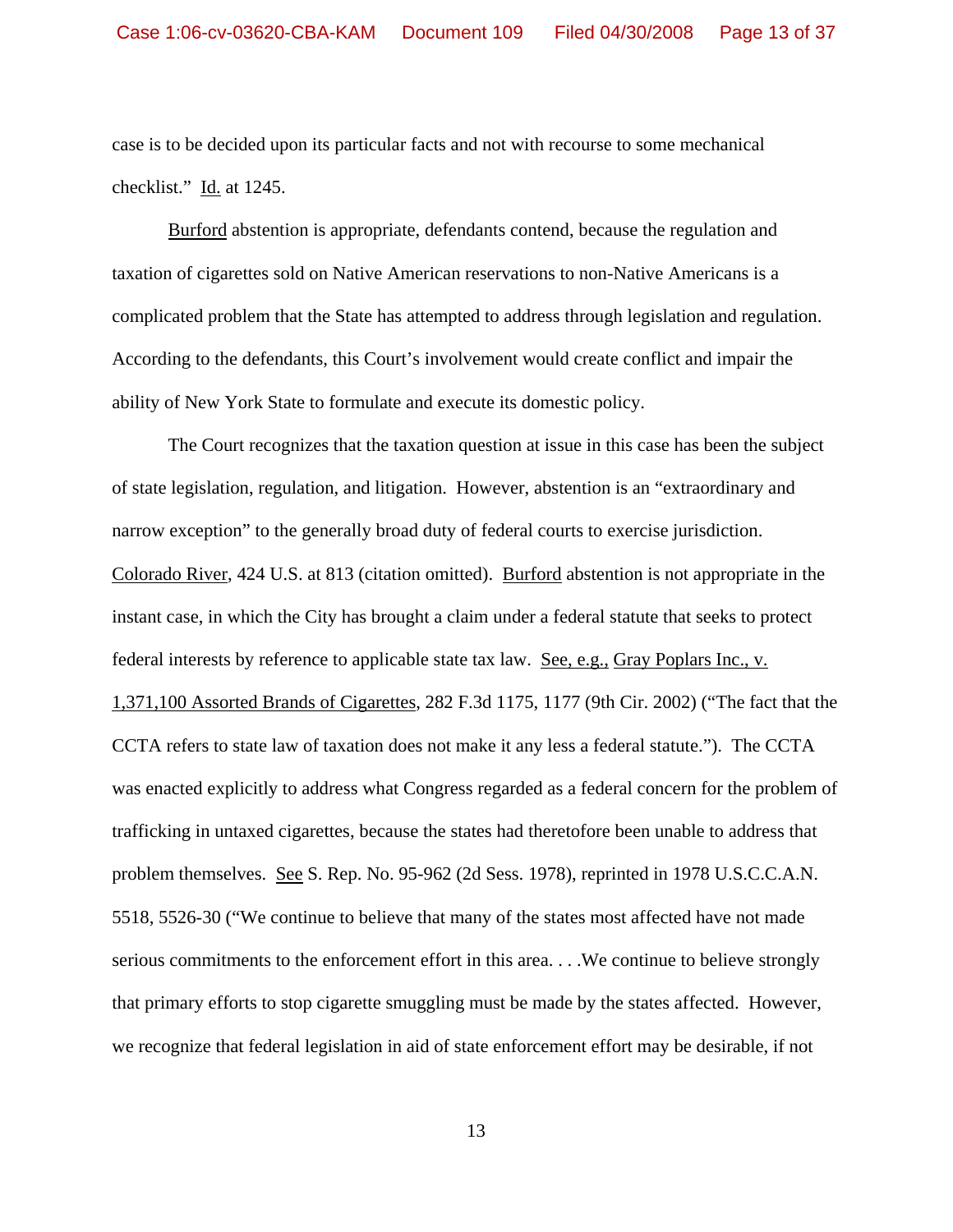essential, in light of the interstate nature of the problem."). Although New York has a regulatory scheme that addresses the taxation of cigarettes, the CCTA contemplates federal interaction with that scheme through its incorporation of state law.

The Court also notes that the state regulatory scheme at issue in this case does not display the same kind of complexity and specificity at issue in Burford and other cases in which this Circuit has found abstention to be appropriate. See Levy v. Lewis, 635 F.2d 960, 963 (2d Cir. 1980) (holding that Burford abstention was appropriate in part because "New York State has a complex administrative and judicial system for regulating and liquidating domestic insurance companies"); Bethpage Lutheran Servs., Inc., 965 F.2d at 1243 (finding Burford abstention appropriate in view of the "breadth and specificity of the state Medicaid regulations" which included "eighteen regulatory sections governing, substantively and procedurally, the determination of rates and the inclusion of particular costs"). Although Burford is concerned with protecting complex state administrative processes from undue federal interference, "it does not require abstention whenever there exists such a process, or even in all cases where there is a 'potential for conflict' with state regulatory law or policy." New Orleans Public Serv., Inc. v. Council of City of New Orleans, 491 U.S. 350, 362 (1989) (citing Colorado River, 424 U.S., at 815-816)). Burford abstention, therefore, is not appropriate in this case.

#### **2. Colorado River Abstention**

Colorado River abstention permits stay or dismissal of a federal suit when there is a concurrent state proceeding parallel to the federal proceeding. Colorado River, 424 U.S. at 817- 818. In determining whether Colorado River abstention is applicable, a court should consider: (1) whether the controversy involves property over which one of the courts has assumed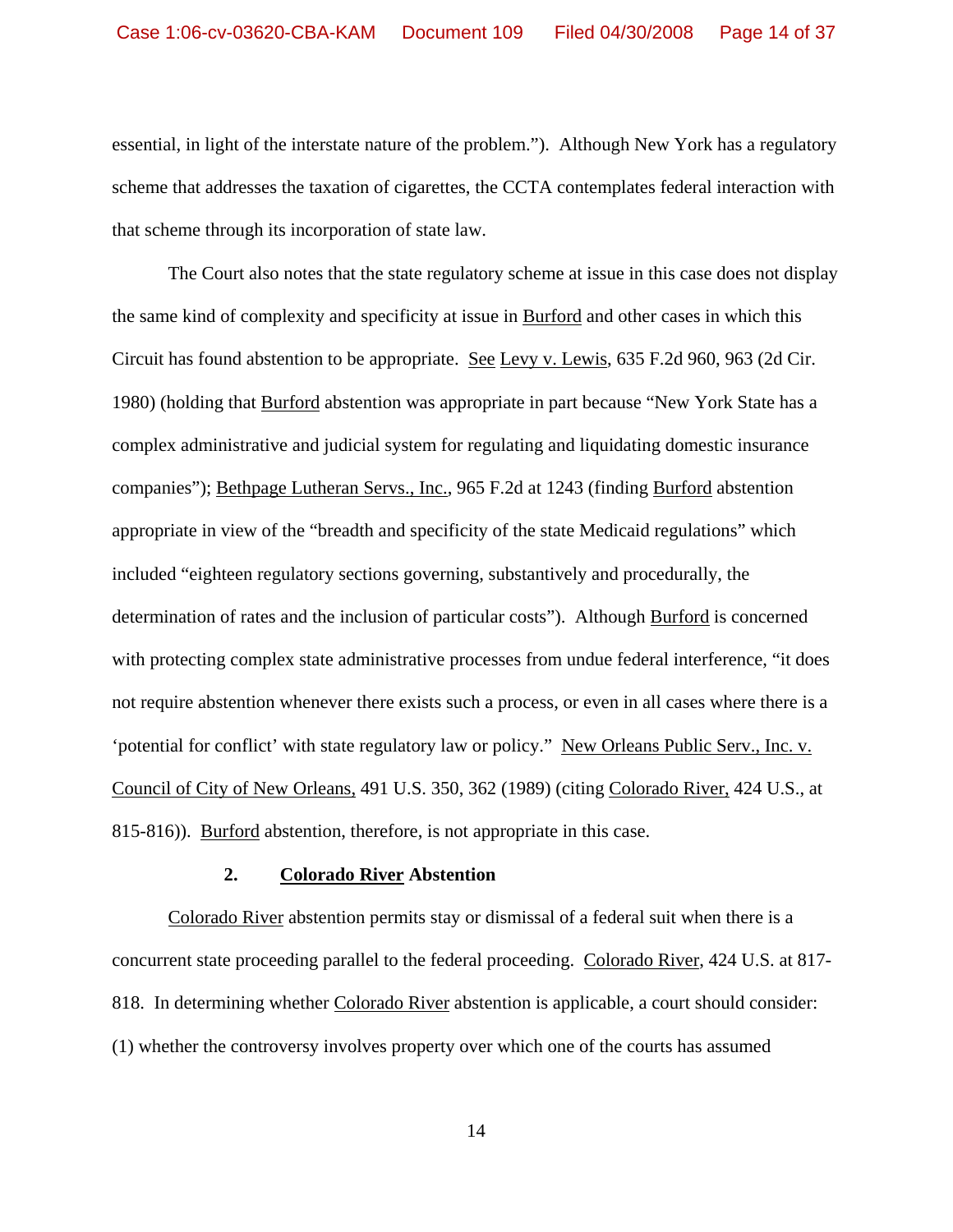jurisdiction; (2) whether the federal forum is less inconvenient than the other for the parties; (3) whether staying or dismissing the federal action will avoid piecemeal litigation; (4) the order in which the actions were filed and whether proceedings have advanced more in one forum than in the other, see id.; see also Moses H. Cone Memorial Hospital v. Mercury Construction Corp., 460 U.S. 1, 22 (1983); (5) whether federal law provides the rule of decision, see id. at 23, 25-26; and (6) whether the state procedures are adequate to protect the plaintiff's federal rights, see id. at 26-27; see also Woodford v. Community Action Agency of Greene County, Inc., 239 F.3d 517, 522 (2d Cir. 2001).

 According to the defendants, Colorado River abstention is appropriate because of a pending proceeding in Superior Court of Erie County, Day Wholesale Inc. v. New York, Index No. 2006/7668 (Sup. Ct., Erie Co. Jan. 2, 2007). As discussed above, that case preliminarily enjoined the enforcement of N.Y. Tax Law § 471-e, a section that explicitly provides for the collection of taxes on cigarettes sold by reservation retailers to non-Native Americans. See supra, at 6.

 Colorado River abstention is not applicable because there is not sufficient parallelism between the issues in the Day Wholesale lawsuit and the instant case. In this action, the City seeks to compel defendants' compliance with N.Y. Tax Law § 471 through the CCTA; the applicability of § 471-e is not at issue. In contrast, the question of whether and how § 471-e is in effect is central to Day Wholesale. Although both lawsuits relate to taxation of reservation retailers who re-sell to the general public, some commonality in subject matter alone is insufficient to support abstention under the Colorado River doctrine. Alliance of Am. Insurers v. Cuomo, 854 F.2d 591, 603 (1998) ("While there may be some overlap in subject matter, it is not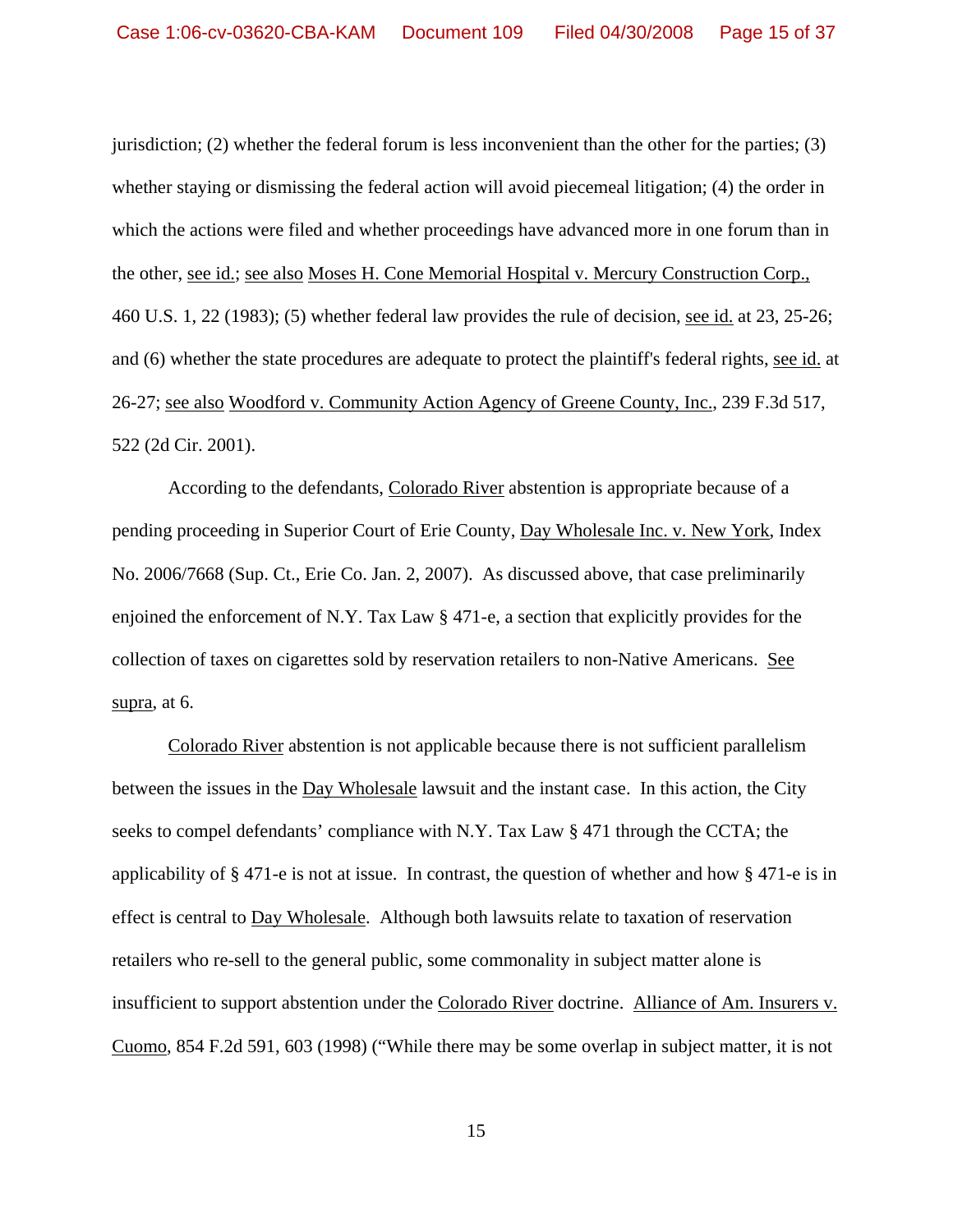sufficient to make these actions concurrent."). Accordingly, the Court finds that Colorado River abstention is not appropriate.<sup>2</sup>

## **III. Failure to State a Claim**

## **A. Standard of Review**

Pursuant to Fed. R. Civ. P. 12(b)(6), a complaint may be dismissed "for failure of the pleading to state a claim upon which relief can be granted." A complaint requires only "a short and plain statement of the claim showing that the pleader is entitled to relief." Fed. R. Civ. P. 8(a)(2); see also Erickson v. Pardus, 127 S.Ct. 2197, 2200 (2007). "Specific facts are not necessary; the statement need only 'give the defendant fair notice of what the. . . claim is and the grounds upon which it rests.'" Erickson v. Pardus, 127 S.Ct. at 2200 (citing Bell Atl. Corp. v. Twombly, 127 S.Ct. 1955, 1965-66 (2007)). The Second Circuit has observed that the standard articulated by the Supreme Court in Twombly remains somewhat uncertain but notes, "at a bare minimum, the operative standard requires the 'plaintiff [to] provide the grounds upon which his claim rests through factual allegations sufficient to raise a right to relief above the speculative level.'" Goldstein v. Pataki, 516 F.3d 50, 56 (2d Cir. 2008) (Twombly, 127 S.Ct. at 1965; quoting ATSI Commc'ns., Inc. v. Shaar Fund, Ltd., 493 F.3d 87, 98 (2d Cir. 2007)).

When determining the sufficiency of a pleading for Rule 12(b)(6) purposes, "consideration is limited to the factual allegations in plaintiffs' [ ] complaint, which are accepted as true, to documents attached to the complaint as an exhibit or incorporated in it by reference, to matters of which judicial notice may be taken, or to documents either in plaintiffs' possession or

 <sup>2</sup>  $\mu$ <sup>2</sup> Defendants also argue summarily that the Court lacks jurisdiction over the City's CCTA claim because there is no Article III "case or controversy," due to the existence of the Department's "forbearance policy." The Court rejects this contention. See infra, at 19-23.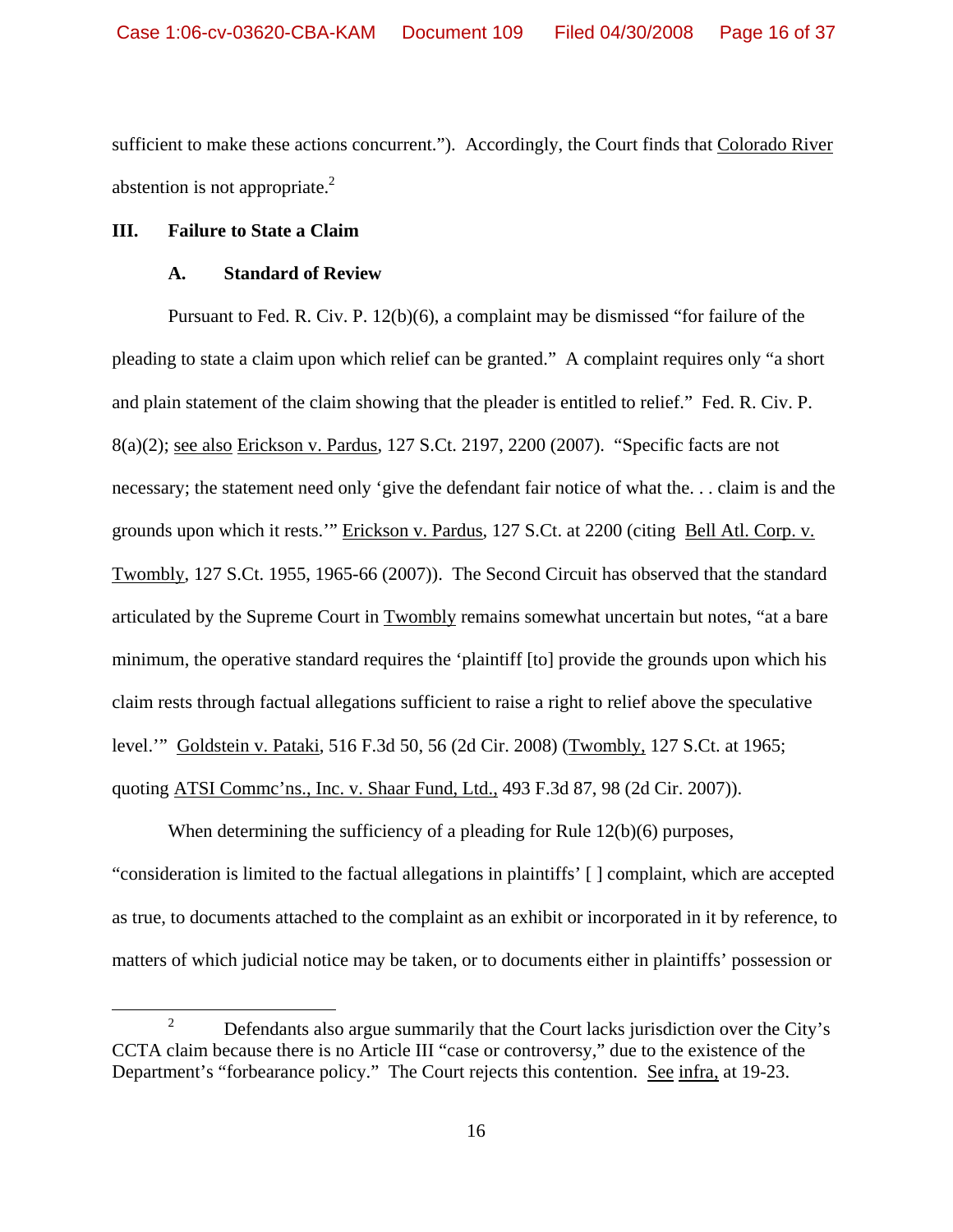of which plaintiffs had knowledge and relied on in bringing suit." Brass v. Am. Film Techs., Inc., 987 F.2d 142, 150 (2d Cir. 1993) (citations omitted). The Court will draw all reasonable inferences in the plaintiff's favor. Chambers v. Time Warner Inc., 282 F.3d 147, 152 (2d Cir. 2002).

## **B. Capacity**

Defendants challenge the City's capacity to bring this suit because they contend that neither the CCTA nor the CMSA authorizes suit against a state-licensed stamping agent. They claim that the State's cigarette tax collection scheme, including its forbearance policy, is executed by stamping agents. By bringing claims against these state-licensed actors, defendants argue that the City seeks to impermissibly challenge State action.

Capacity to sue is a state law issue. Fed. R. Civ. P. 17(b); Yonkers Comm'n on Human Rights v. City of Yonkers, 654 F.Supp. 544, 551 (S.D.N.Y. 1987). As a general rule, municipalities in New York "lack capacity to mount constitutional challenges to acts of the State and State legislation." City of New York v. State of New York, 86 N.Y.2d 286, 289 (N.Y. 1995); see also In re Cty. of Oswego v. Travis, 16 A.D.3d 733, 735 (N.Y. App. Div. 2005) ("[M]unicipal corporate bodies, as subdivisions of the state, cannot contest the actions of the state which affect them in their governmental capacity or as representatives of their inhabitants."). This limitation flows from "judicial recognition of the juridical as well as political relationship between those entities and the State." City of New York v. State of New York, 86 N.Y.2d at 289.

Defendants' capacity argument is not persuasive. As an initial matter, the City has not filed suit against the State, nor is it seeking to invalidate state legislation. Defendants cite no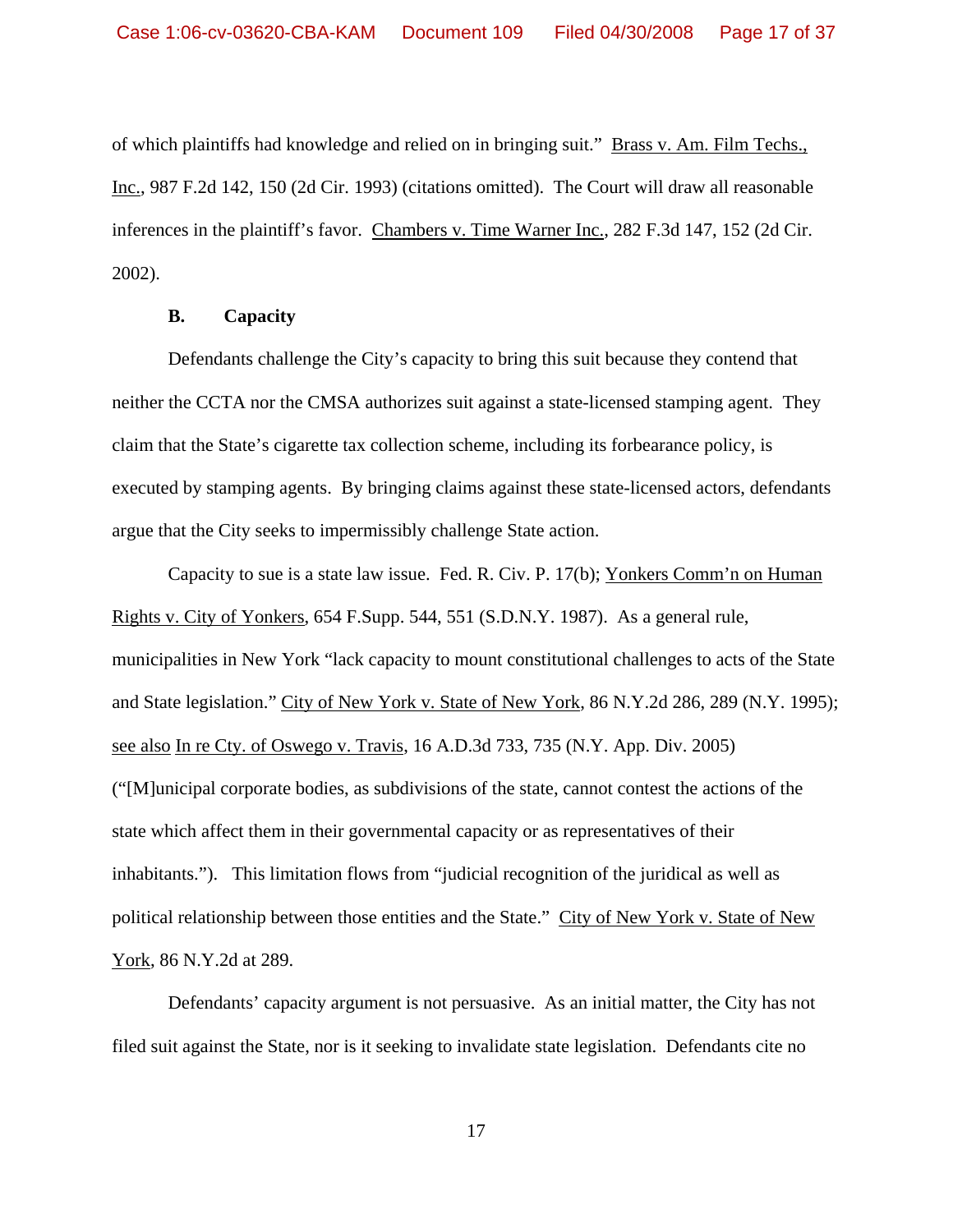authority to support the proposition that state licensees assume attributes of the state for the purposes of the capacity doctrine. To the contrary, New York case law suggests that sovereignty does not easily transfer from the State. See, e.g., John Grace & Co., Inc. v. State Univ. Const. Fund, 44 N.Y.2d 84, 88, 404 N.Y.S.2d 316, 316 (N.Y. 1978) ("The mere fact that the Fund is an instrumentality of the State, and as such, engages in operations which are fundamentally governmental in nature does not inflexibly mandate a conclusion that it is the State or one of its agencies."); In re Plumbing, Heating, Piping, & A.C. Contrs. Ass'n v. New York State Thruway Auth., 5 N.Y.2d 420, 424 185 N.Y.S.2d 534, 537 (N.Y. 1959) ("[A] public authority enjoys an existence separate and apart from the State, even though it exercises a governmental function"). Although state-licensed stamping agents execute a function endorsed by the State, this role does not necessarily immunize them from suit by a municipality.

Defendants' reliance on Cty. of Seneca v. Eristoff, No. 3172-06 (N.Y. Sup. Ct. 2006) is misplaced. In that case, a county filed suit against the State Tax Commissioner, as well as four of the seven defendants named in the instant case, to compel the enforcement of N.Y. Tax Law § 471-e. The court dismissed the action against the Commissioner on capacity grounds; however, the decision was limited to a finding that the county lacked capacity to sue the New York State Tax Commissioner. Id. ("Respondents seek to dismiss the proceeding on the threshold issue that petitioner Seneca County does not have the capacity to bring an action against the New York State Tax Commissioner Eristoff to compel enforcement of general taxes.") The Seneca court did not hold that the county was barred from filing suit against defendant wholesalers, as statelicensed stamping agents.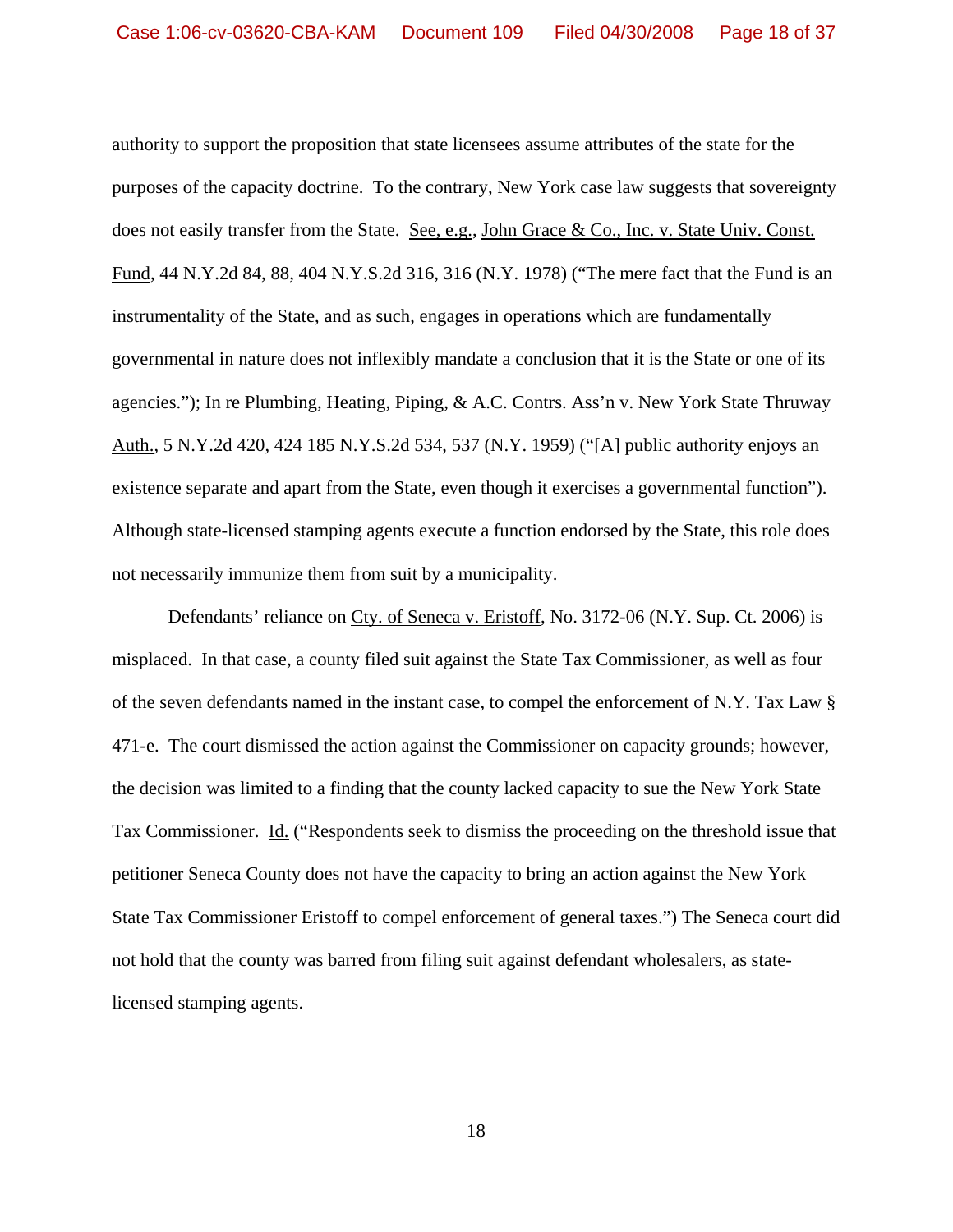The Court concludes, therefore, that the City has the capacity to maintain its suit against the defendant wholesalers.

## **C. CCTA Claims**

The CCTA makes it "unlawful for any person knowingly to ship, transport, receive, possess, sell, distribute, or purchase contraband cigarettes" 18 U.S.C. § 2342(a). Contraband cigarettes are defined as "a quantity in excess of 10,000 cigarettes, which bear no evidence of the payment of applicable State or local cigarette taxes in the State or locality where such cigarettes are found, if the State or local government requires a stamp, impression, or other indication to be placed on packages or other containers of cigarettes to evidence payment of cigarette taxes." Id. § 2341(2). A violation of a state or local cigarette tax law, therefore, is a predicate to a CCTA violation; the state or local government must "require" a stamp to be placed on cigarette packages as evidence of payment of an applicable tax. Native Americans are not among the specifically-exempted categories of people, set forth in the CCTA, that may possess unstamped cigarettes. Id. § 2341(2).However, amendments to the statute enacted in 2006 provide that no civil action may be commenced by a state or local government against an Indian tribe or an Indian in Indian country for violations of the CCTA. Id. § 2346(b).

### **1. Requirements of New York Tax Law § 471**

Defendants claim that the City's CCTA claim must be dismissed for failure to state a claim because the State of New York has adopted a forbearance policy on enforcing tax laws in sales to Native American cigarette retailers. As discussed above, the CCTA prohibits the sale and transport of unstamped, "contraband" cigarettes only if taxes are "required" by state law. Defendants contend that, as a result of the Department's forbearance policy, articulated in its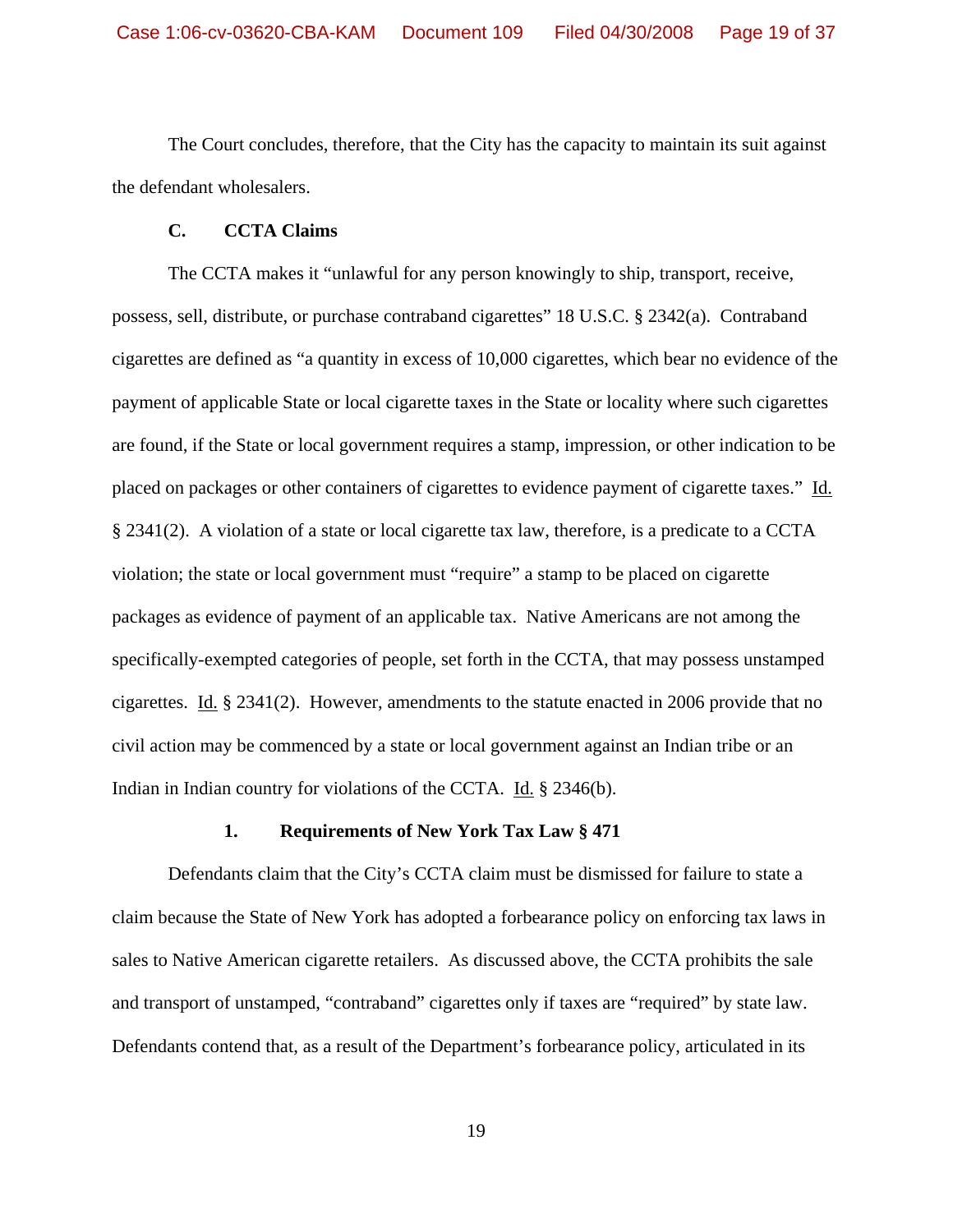Advisory Opinion of March 16, 2006, the tax set forth in New York Tax Law § 471(1)-(2) does not apply to cigarette sales by defendant wholesalers to reservation retailers. These cigarettes, therefore, are not "required" to be stamped within the meaning of 18 U.S.C. § 2341, and are not contraband within the meaning of 18 U.S.C. § 2342. Without this state law requirement, defendants argue, no violation of the CCTA can occur.

The Court finds defendants' arguments unpersuasive. The City's claim under the CCTA may be maintained because N.Y. Tax Law  $\S 471(1)-(2)$  constitutes an "applicable" tax for the purposes of 18 U.S.C. § 2341. The Second Circuit has noted that a court's "starting point in statutory interpretation is the statute's plain meaning, if it has one." United States v. Dauray, 215 F.3d 257, 260 (2d Cir. 2000). The clear language of § 471(1) imposes a "tax on all cigarettes possessed in the state" except those cigarettes the state lacks the power to tax. Section 471(2) goes on to require that stamping agents "purchase stamps and affix such stamps in the matter prescribed to packages of cigarettes to be sold within the state." The plain, mandatory phrasing of the statute sets forth a requirement that stamping agents affix tax stamps to all cigarettes the state has the power to tax, which includes those sold by reservation retailers for re-sale to the public. See Dep't of Taxation & Fin. of N.Y. v. Milhelm Attea & Bros., Inc., 512 U.S. at 61. In reaching this conclusion, the Court follows "[t]he preeminent canon of statutory interpretation" which requires a court to "presume that the legislature says in a statute what it means and means in a statute what it says there." BedRoc Ltd., LLC v. United States, 541 U.S. 176, 183 (2004) (citation omitted).

New York Tax Law § 471, then, constitutes an "applicable" state tax for the purposes of the CCTA. Contraband cigarettes are defined in the CCTA as those that bear no evidence of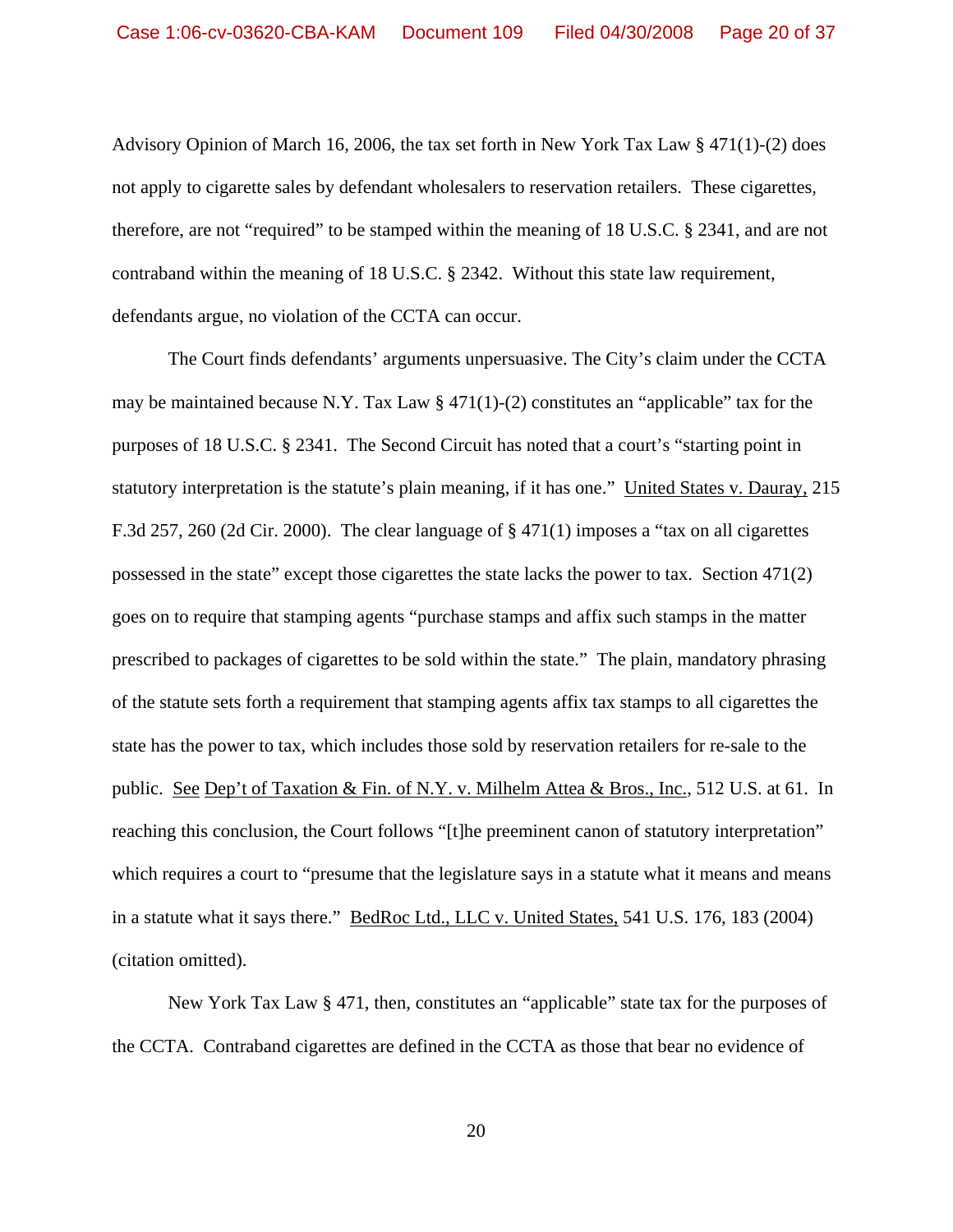payment of an "applicable" tax where the state requires such evidence. 18 U.S.C. § 2341. As courts have repeatedly held, the term "applicable" means "capable of being applied." See City of New York v. Beretta U.S.A. Corp., 401 F. Supp. 2d 244, 261 (E.D.N.Y. 2005); Snyder v. Buck, 75 F. Supp. 902, 907 (D.D.C. 1948). Section 471 is capable of being applied to the transactions at issue in this case. Whether the Department chooses to enforce it in a particular instance does not nullify the statute's requirements.

The Court recognizes that the Department has publicly articulated a forbearance policy on the collection of taxes from the sale of cigarettes by stamping agents to reservation retailers, and that a New York State court has upheld the rationality of that policy. See In re of New York Assoc. of Convenience Stores v. Urbach, 275 A.D.2d 520, 522, 712 N.Y.S.2d 222, 224 (N.Y. App. Div. 2000). However, an enforcement decision by the Department does not serve to obviate state legislation.The New York Attorney General, through its representative, has advised this Court that N.Y. Tax Law § 471 presently requires stamps be placed on cigarettes sold by stamping agents to reservation retailers, and remains "in full effect." (Oct. 30, 2007 Tr. at 5.) The Attorney General also stated to the Court that "[t]his administration has no forbearance policy." (Id. at 6.) In view of the plain language of the statute as well as representations by the Attorney General to this Court that New York Tax Law § 471 remains in effect, the Court declines to dismiss the City's CCTA claim.

Additionally, advisory opinions are issued by the Department at the request of an individual or entity. See New York State Department of Taxation and Finance, "Advisory Opinions," http://www.tax.state.ny.us/ pubs\_and\_bulls/advisory\_opinions. The Court rejects defendants' argument that this kind of statement on enforcement, issued by a state agency and of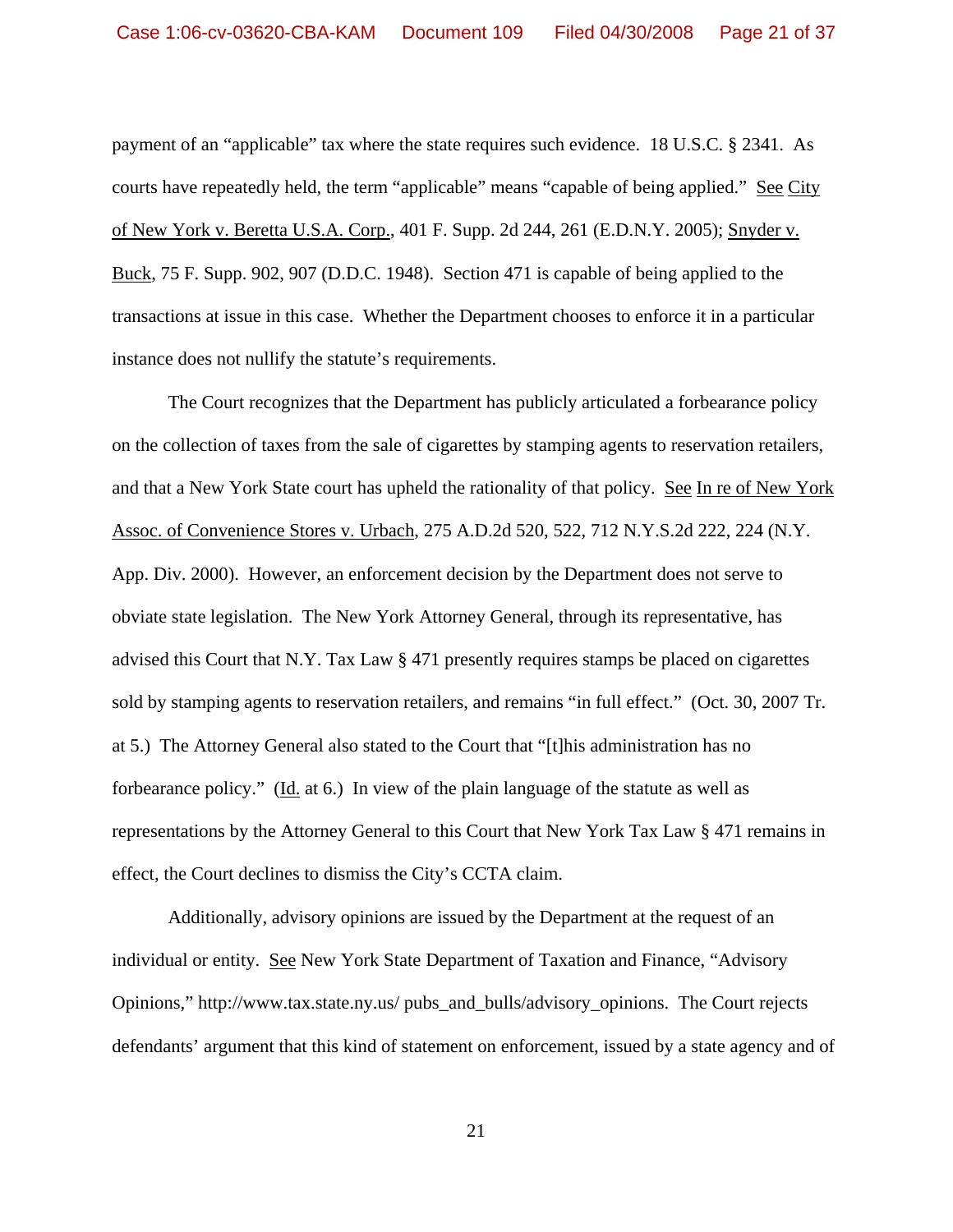limited applicability, nullifies the requirements of a statute passed by a state's legislature and signed by its governor. See, e.g., LensCrafters, Inc. v. Wadley, 248 F. Supp. 2d 705, 737 (M.D. Tenn. 2003) ("The court can see no basis for finding that the avowed benefits of a statute duly enacted by the legislature may be undermined by poor enforcement on the part of the executive branch. If such were the case, the executive branch would be in a position to invalidate any law with which it disagreed.") aff'd 403 F.3d 798 (6th Cir. 2005).

Other federal courts have concluded that claims under the CCTA alleging violations of N.Y. Tax Law may be maintained. In United States v. Morrison, 521 F. Supp. 2d 246 (E.D.N.Y. 2007), the court denied a motion to dismiss criminal charges under the CCTA brought against a reservation retailer for sales of unstamped cigarettes. In doing so, it addressed the defendant's argument relying on the Department's forbearance policy, stating:

Defendant's interpretation is strained because it relies solely on the executive branch's enforcement policies rather than the applicable State laws, which clearly provide that Morrison's sale of cigarettes to non-native Americans on the reservation is a taxable event. Defendant's interpretation essentially nullifies the requirements of state law as that term is commonly understood and reads the legislature right out of the picture. Simply stated, states "require" certain conduct via duly enacted laws; the failure of the executive branch to enforce the law is not the same as saying that the legislative branch has repealed it.

Morrison, 521 F. Supp. 2d at 254. The court rejected the defendant's contention that the Department's forbearance policy vitiated statutory liability, and that he did not have fair notice of the violation. Id. at 254-55.

 Similarly, in United States v. Kaid, the government sought prosecution under the CCTA of a group of individuals, including non-Native Americans who purchased large quantities of cigarettes and one stamping agent, for CCTA violations. 241 Fed. Appx. 747 (2d Cir. 2007). In a summary order addressing the magistrate judge's decision below, the Second Circuit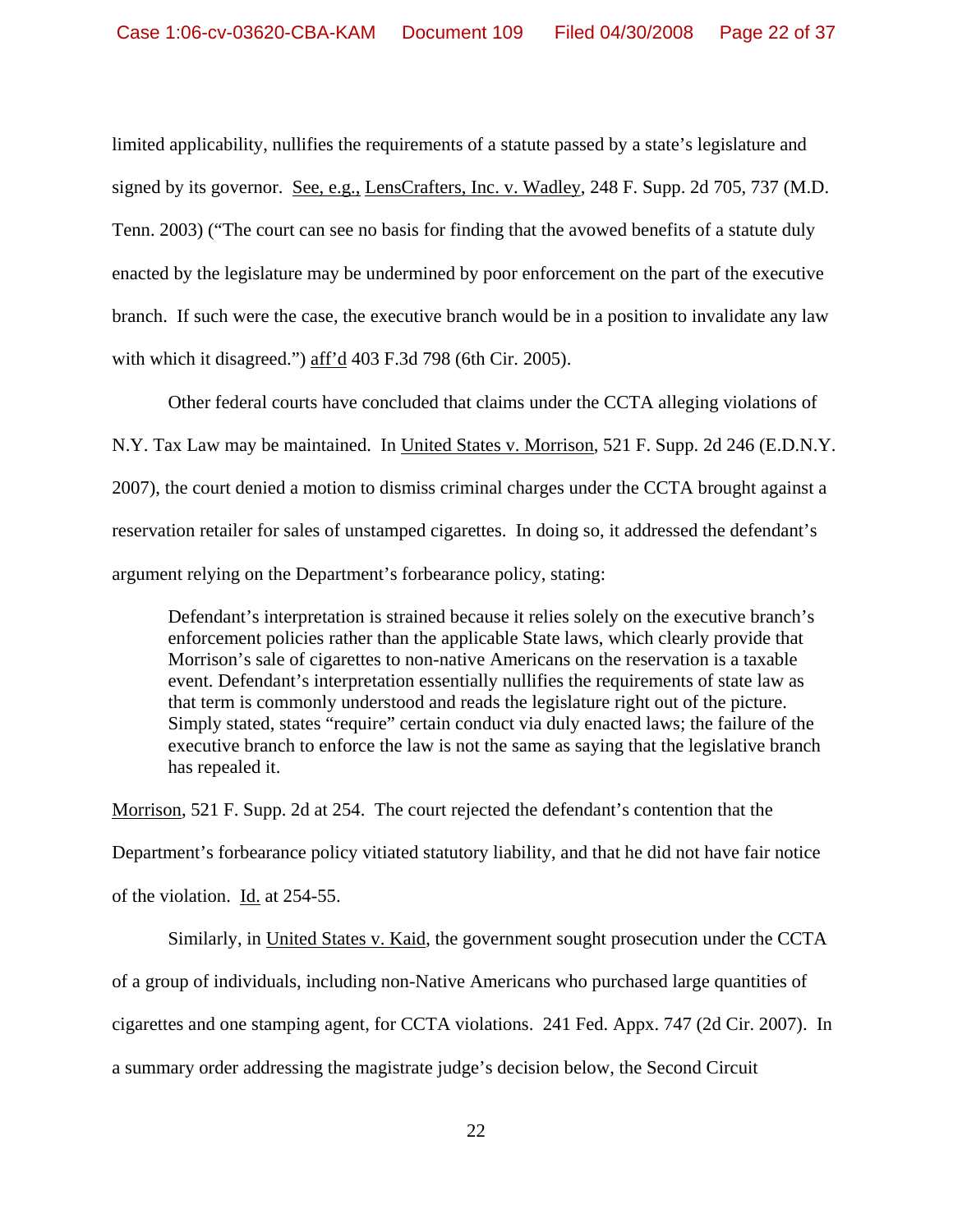considered a defense raised by some defendants that the Department's forbearance policy "effectively 'de-taxed' sales of cigarettes to non-Native Americans on reservation land, thereby negating the element of 'contraband' necessary to a conviction for trafficking in contraband cigarettes under [the CCTA] 18 U.S.C. §§ 2341-2." Id. at 750. The Second Circuit noted:

 While it appears that New York does not enforce its taxes on small quantities of cigarettes purchased on reservations for personal use by non-Native Americans, nothing in the records supports the conclusion that the state does not demand that taxes be paid when, as in this case, massive quantities of cigarettes were purchased on reservations by non-Native Americans for re-sale.

Id. Although the facts of the instant case differ from those presented to the Kaid court, and rulings by summary order do not have precedential effect, the Second Circuit's analysis is relevant insofar as it supports a conclusion that the Department's policy does not completely foreclose liability under the CCTA for violations of New York Tax Law § 471.

 Accordingly, the Court finds that the Department's forbearance policy does not bar liability under 18 U.S.C. § 2341 et seq.The City has sufficiently pled that the unstamped cigarettes sold by defendant wholesalers to reservation retailers are "contraband," in violation of the CCTA, because of the requirements set forth in N.Y. Tax Law § 471.

#### **2. Other CCTA Arguments**

 Defendants also contend that the City, through this suit, is attempting to impermissibly regulate transactions that take place on Native American reservations. As discussed above, the Supreme Court has already concluded that a state may tax sales by reservation retailers to the public without unduly infringing on the sovereign rights of Native Americans on their reservation land. See Milhelm Attea & Bros., Inc., 512 U.S. at 64 ("On-reservation cigarette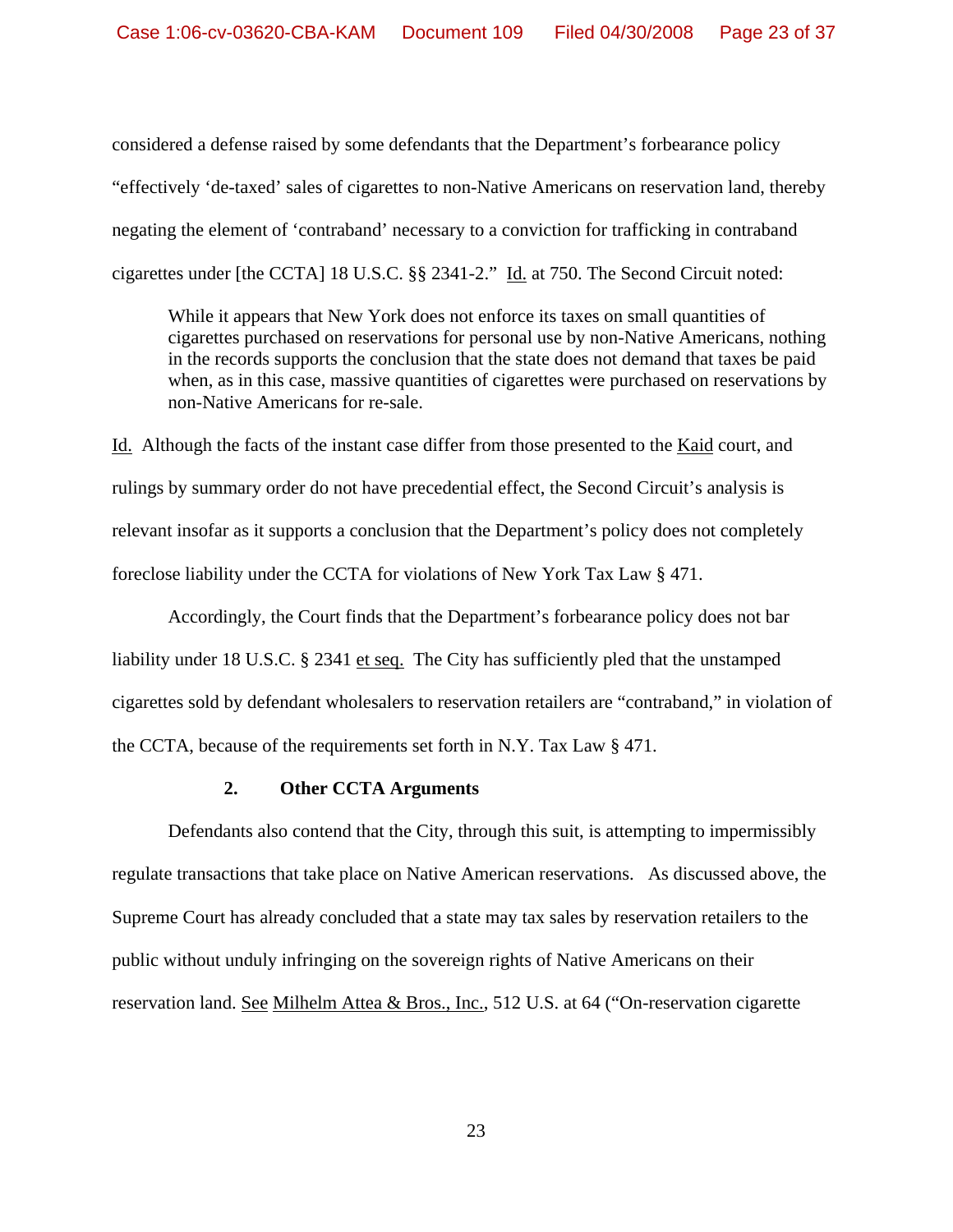sales to persons other than reservation Indians, however, are legitimately subject to state

taxation."). Accordingly, this argument fails.

The Court declines to dismiss the City's claim against defendants under the CCTA.<sup>3</sup>

## **D. CMSA Claim**

Defendants also move to dismiss the City's claim under New York's Cigarette Marketing

Standards Act, New York Tax Law  $\S$  484(a)(1). That statute makes it unlawful for:

 [A]ny agent, wholesale dealer or retail dealer, with intent to injure competitors or destroy or substantially lessen competition, or with intent to avoid the collection or paying over of such taxes as may be required by law, to advertise, offer to sell, or sell cigarettes at less than cost of such agent wholesale dealer or retail dealer, as the case may be.

N.Y. Tax L. § 484(a)(1). The statute defines the "cost of such agent" as the "basic cost of cigarettes" plus general costs of doing business borne by the agent. N.Y. Tax L. § 483(b)(1)(A). In turn, the "basic cost of cigarettes" is defined as the invoice cost of cigarettes to the agent . . . to which shall be added the full face value of any stamps which may be required by law." Id. § 483(a)(1). The City contends that defendants violate the CMSA by selling cigarettes to retailers at prices that do not include the cost of tax stamps required by law. In response, defendants essentially put forth the same arguments against the City's CSMA claim as they advanced against its CCTA claim: that defendants are not "required by law" to stamp cigarettes sold to reservation retailers in view of the Department's forbearance policy.

 $\frac{1}{3}$  This Memorandum does not reach defendants' contention that plaintiff's additional claim for aiding and abetting violations of the CCTA should be dismissed. The Court finds that this issue has not been adequately briefed by the parties in this case. Defendants may petition the Court to submit additional briefing on whether plaintiff's amended complaint fails to plead a claim for aiding and abetting a CCTA violation.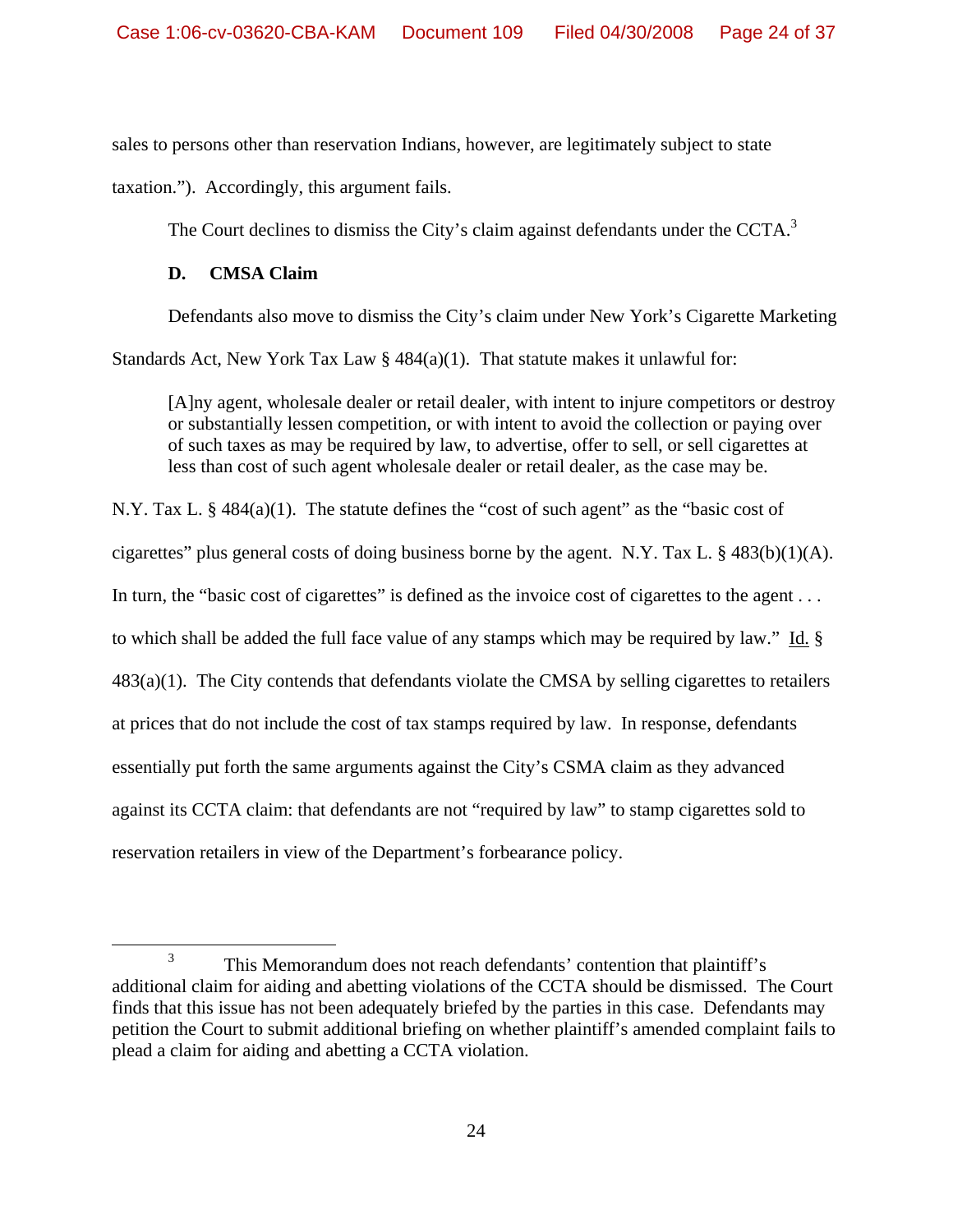As discussed above in addressing the City's CCTA claim, N.Y. Tax Law § 471 requires that tax stamps be affixed to cigarettes sold to reservation retailers for re-sale to the public. Thus, the "basic costs of cigarettes" and the "cost of such agent," for the purposes of §483, include the costs of tax stamps required by § 471. The City has alleged that defendant wholesalers sell cigarettes to reservation retailers for re-sale to the public at prices that do not include the cost of tax stamps required by § 471. The City has set forth sufficient allegations to support its claim under the CMSA. Any questions regarding the defendants' intent to avoid tax collection or lessen competition are factual disputes not properly addressed in the context of this motion. Accordingly, the defendants' motions to dismiss the City's CMSA claim are denied.

#### **E. Public Nuisance Claim**

 The City also brings a public nuisance claim against defendants, alleging that their supply of unstamped cigarettes to reservation retailers for re-sale endangers the health of City residents. (See Am Compl. ¶¶ 38-40, 62-63.) The City alleges that large quantities of "bootlegged" cigarettes provided by defendants are re-sold through street sellers as well as over the Internet, by telephone, and by mail. (Id.) In arguing that defendants' provision of unstamped cigarettes for re-sale to the public constitutes a nuisance, the City relies on the language of N.Y. Public Health Law § 1399-ll, which prohibits remote cigarette sales. The City also alleges that sellers of unstamped cigarettes are "major suppliers" to underage smokers, and that these sellers fail to comply with N.Y. Public Health Law § 1399-cc(3),which requires proof of age to ensure that cigarettes are only purchased by individuals at least eighteen years old. (Id. ¶ 6.)

 Defendants argue that the City has failed to allege facts to support its nuisance claim and seeks to use the pretext of public health to address a tax issue. In opposing the City's claim,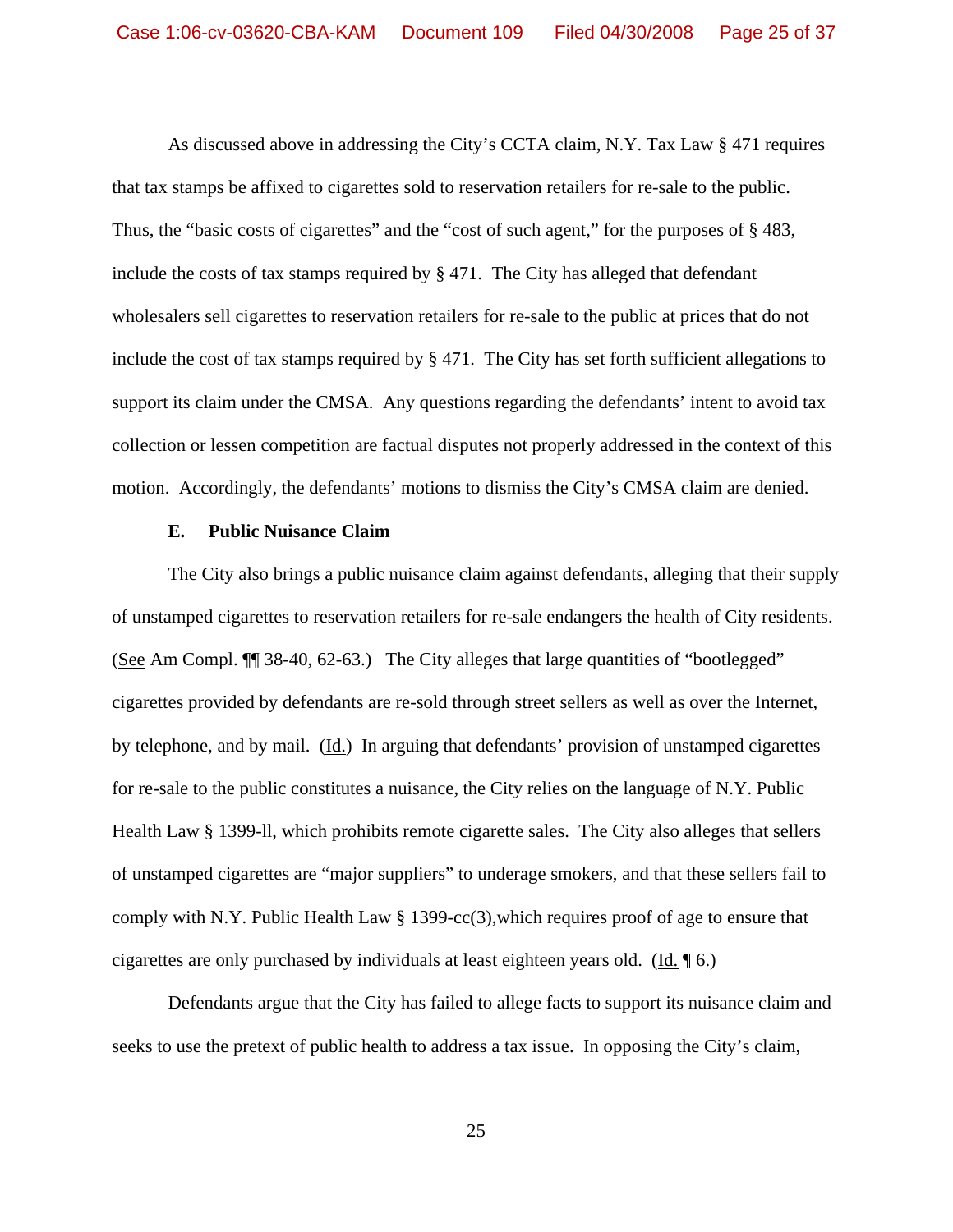defendants rely primarily on City of New York v. A.E. Sales LLC, et al., No. 03 Civ. 7715, 2005 WL 3782442 (S.D.N.Y. Feb. 9, 2005). In that case, the court dismissed a public nuisance claim brought by the City against cigarette sellers transacting with New York City residents through the Internet. The A.E. Sales court found that the City had failed to plead that defendants' activities were affecting a "considerable number of people," so as to satisfy the elements of a public nuisance claim at common law, where the City alleged that Internet sales accounted for 5.9 percent of industry volume in a given year. Id. at \*2.

 In New York, public nuisance is defined as "conduct or omissions which offend, interfere with or cause damage to the public in the exercise of rights common to all, in a matter such as to offend public morals, interfere with use by the public of a public place or endanger or injure the property, health, safety or comfort of a considerable number of persons." Copart Indus. Inc., v. Consolidated Edison Co. of New York, Inc., 41 N.Y.2d 564, 568, 394 N.Y.S.2d 169, 172 (N.Y. 1977) (citing New York Trap Rock Corp. v. Town of Clarkston, 299 N.Y. 77, 80, 85 N.E.2d 873, 875 (N.Y. 1949)). "To be reckoned as 'considerable,' the number of persons affected need not be shown to be 'very great.' [It is] [e]nough that so many are touched by the offense and in ways so indiscriminate and general that the multiplied annoyance may not unreasonably be classified as a wrong to the community." People v. Rubenfeld*,* 254 N.Y. 245, 247, 172 N.E. 485 (1930) (internal citation omitted); see also Town of Mount Pleasant v. Van Tassell*,* 7 Misc.2d 643, 166 N.Y.S.2d 458, 462 (N.Y.Sup.Ct.1957) (describing a public nuisance as one that "causes substantial annoyance and discomfort indiscriminately to many and diverse persons who are continually or may from time to time be in the vicinity"). Whether conduct "constitutes a public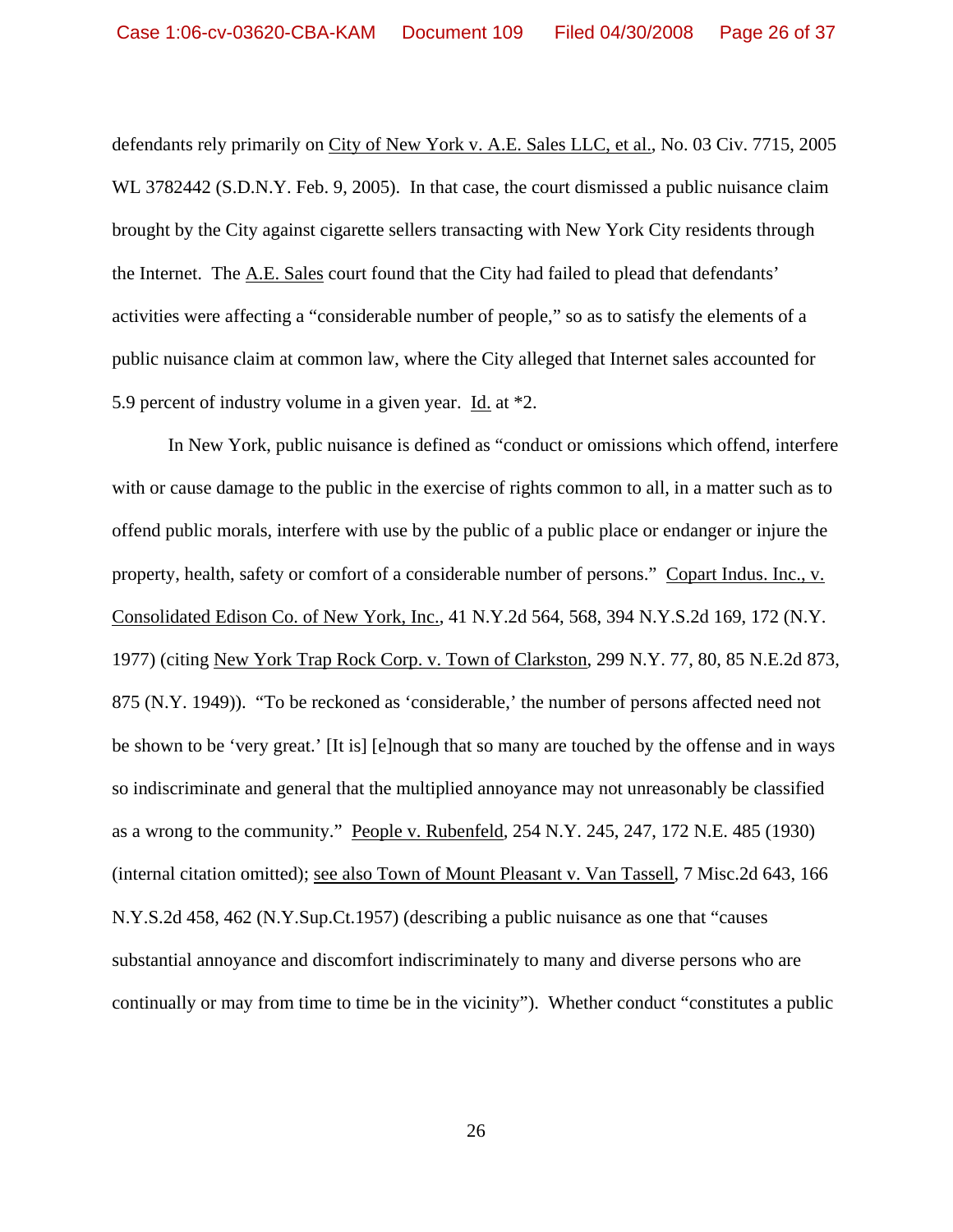nuisance must be determined as a question of fact under all the circumstances." New York Trap Rock Corp., 85 N.E.2d at 875.

 The New York Court of Appeals has determined that a municipal corporation may "bring an action to restrain a public nuisance which allegedly has injured the health of its citizens." New York Trap Rock Corp., 299 N.Y. at 84 ("[I]t is clear that a public nuisance which injures the health of the citizens of a municipality imperils the very existence of that municipality as a governmental unit."). See also City of New York v. Berretta U.S.A. Corp., 315 F. Supp. 2d 256, 276-77(E.D.N.Y. 2004) ("[T]he City [of New York] is a proper party to bring an action to restrain a public nuisance that allegedly may be injurious to the health and safety of its citizens.") (quoting New York State Nat'l Org. for Women v. Terry, 886 F.2d 1339, 1361 (2d Cir.1989)).

 The City cites to N.Y. Public Health Law §§ 1399-ll and 1399-cc to support its claim that defendants' sale of unstamped cigarettes for subsequent re-sale is a public nuisance. These provisions address the unlawful shipment and transport of cigarettes. Section One of the statute prohibits cigarette vendors from shipping cigarettes to anyone in New York State who is not a person licensed as a cigarette tax agent or wholesale dealer; an export warehouse proprietor; or a person who is an officer, employee or agent of the government, acting in his or her official capacity. Section Two prohibits a carrier from knowingly transporting cigarettes to any person in the state, other than those listed in Section One, with narrow exceptions. New York Public Health Law § 1399-ll does not provide the City with standing to enforce its provisions in a criminal or civil capacity. Additionally, N.Y. Public Health Law § 1399-cc states that the sale of cigarettes can only be made to individuals over eighteen years of age who demonstrate photographic identification issued by a government entity.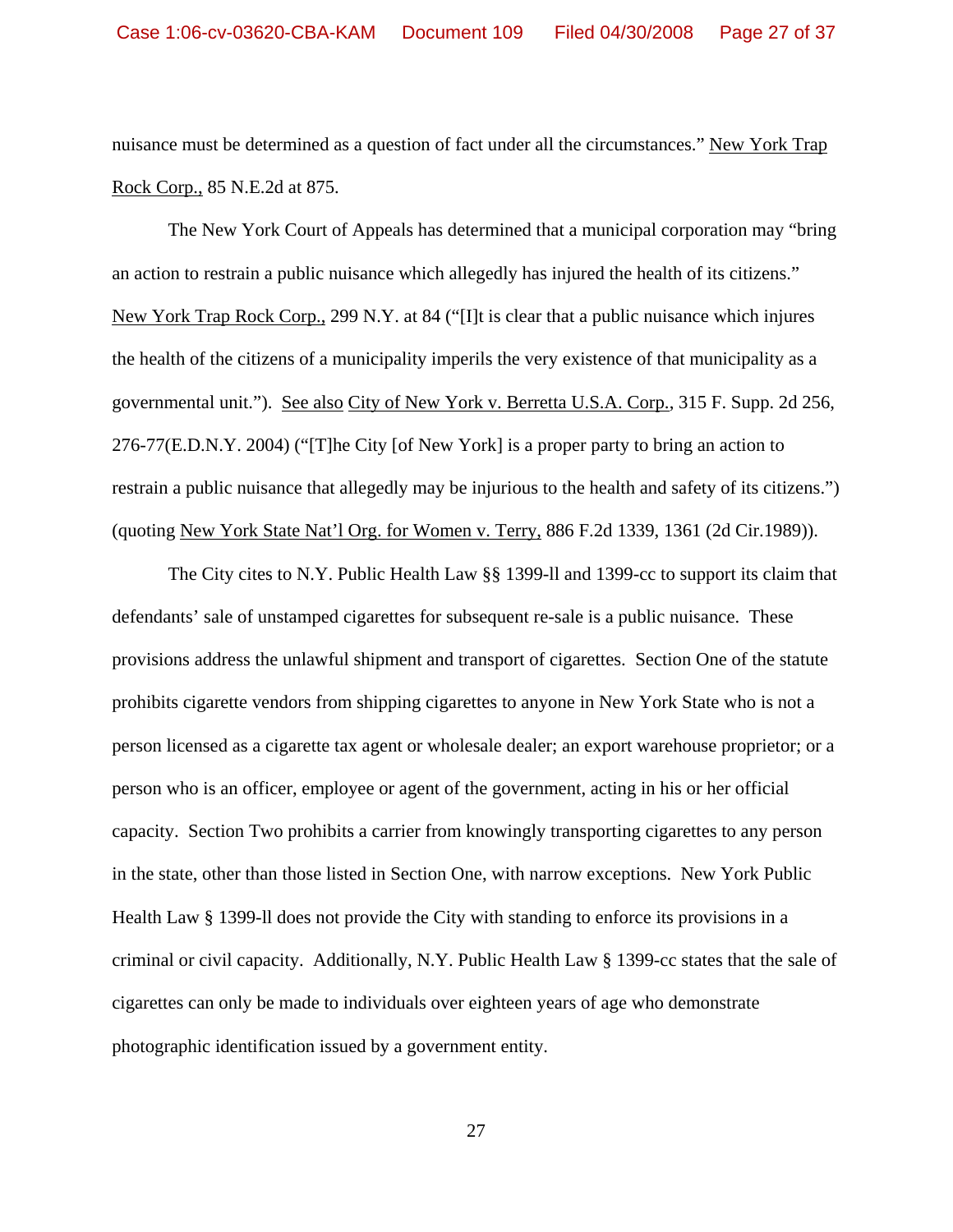The Court finds that the City has adequately pled that the health of its residents may be endangered by the re-sale of cigarettes over the Internet, by mail, or by telephone.The language and legislative history of N.Y. Public Health Law §§ 1399-ll and 1399-cc supports a finding of a public nuisance claim for remote sales of cigarettes to New York City residents and underage smokers. The New York State legislature has explicitly found that "shipments of cigarettes sold via the Internet or by telephone or by mail order to residents of this state poses a serious threat to public health, safety, and welfare to the funding of health care and to the economy of the state." N.Y. Pub. Health L. § 1399-ll (L.200, ch. 262 § 1). As public nuisance in New York is defined as "conduct or omissions which . . . endanger or injure the property, health, safety, or comfort of a considerable number of persons," Copart Indus., Inc., 41 N.Y.2d at 568, the City may sustain a public nuisance claim based on allegations of illegal, remote sales to New York City residents that endanger their health. New York Trap Rock Corp., 299 N.Y. at 83; see also A.E. Sales, at \*6 ("Thus, by the language of the legislative findings, Plaintiff has adequately pled that the health of people may be endangered by the act of selling cigarettes over the Internet."); see also Berretta, 271 F. Supp. 2d at 482 ("A wide variety of specific types of danger and injury to the public have been recognized in New York as public nuisances.").

 The City also has sufficiently alleged that a "considerable number of people" are endangered by these remote sales. To support its claim, the City states that "perhaps as much as 15 percent of all smokers purchase their cigarettes from Internet sellers, street sellers and reservation sellers." (Id. ¶¶ 43-46.) The City links these smokers to the defendants by alleging that the majority of online cigarette merchants selling unstamped cigarettes are located on Native American reservations. (Id. 140.) Additionally, the City asserts that a major part of the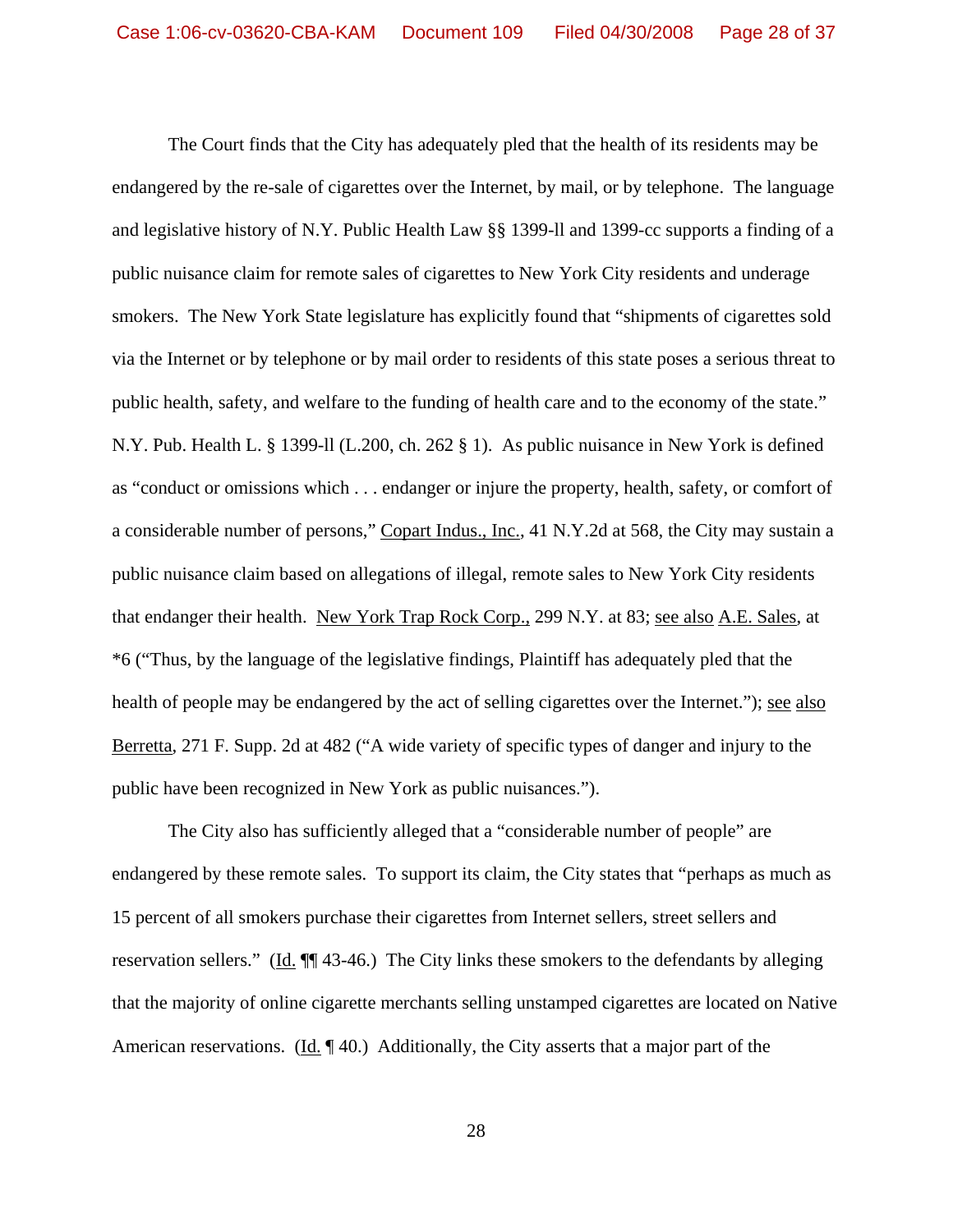defendants' business is the sale of unstamped cigarettes for re-sale to the public; 80 percent of the wholesale business of at least one defendant consists exclusively of sales to Native American retailers. (Am. Compl. ¶ 38.)

 Although the City may ultimately be un able to establish these elements, its allegations are adequate to sustain its claim for the purposes of a motion pursuant to Rule 12(b)(6). See Goldstein v. Pataki. 516 F.3d at 56 (holding that "at a bare minimum, the operative standard requires the plaintiff [to] provide the grounds upon which his claim rests through factual allegations sufficient to raise a right to relief above the speculative level") (internal quotation marks omitted); see Erickson v. Pardus 127 S.Ct. at 2200.

 New York case law also suggests that an inquiry into causation may be appropriate when the alleged connection between the actions of the defendant and the resulting harm may be too attenuated to support a finding of liability. See People ex rel. Spitzer v. Sturm, Ruger & Co., Inc., 309 A.D.2d 91, 95, 761 N.Y.S.2d 192, 196 (N.Y. App. Div. 2003) (liability for an alleged public nuisance may be denied where the causal connection between the alleged business conduct and harm is too tenuous and remote) (citing Hamilton v. Beretta U.S.A. Corp., 96 N.Y.2d 222, 727 N.Y.S. 2d 7 (N.Y. 2001)); see also City of New York v. A-1 Jewelry & Pawn, Inc., 247 F.R.D. 296, 346-47 (E.D.N.Y. 2007) (discussing factual and proximate causation in a suit alleging public and statutory nuisance against out-of-state firearms retailers whose practices allegedly lead to the diversion of large numbers of guns into the secondary, illegal firearms market). Factual causation requires "proof that a defendant, alone or with others, created, contributed to, or maintained the alleged interference with the public right." See, e.g., City of New York v. A-1 Jewelry & Pawn, Inc., 247 F.R.D. at 346-47; Hine v. Aird-Don Co., 232 A.D.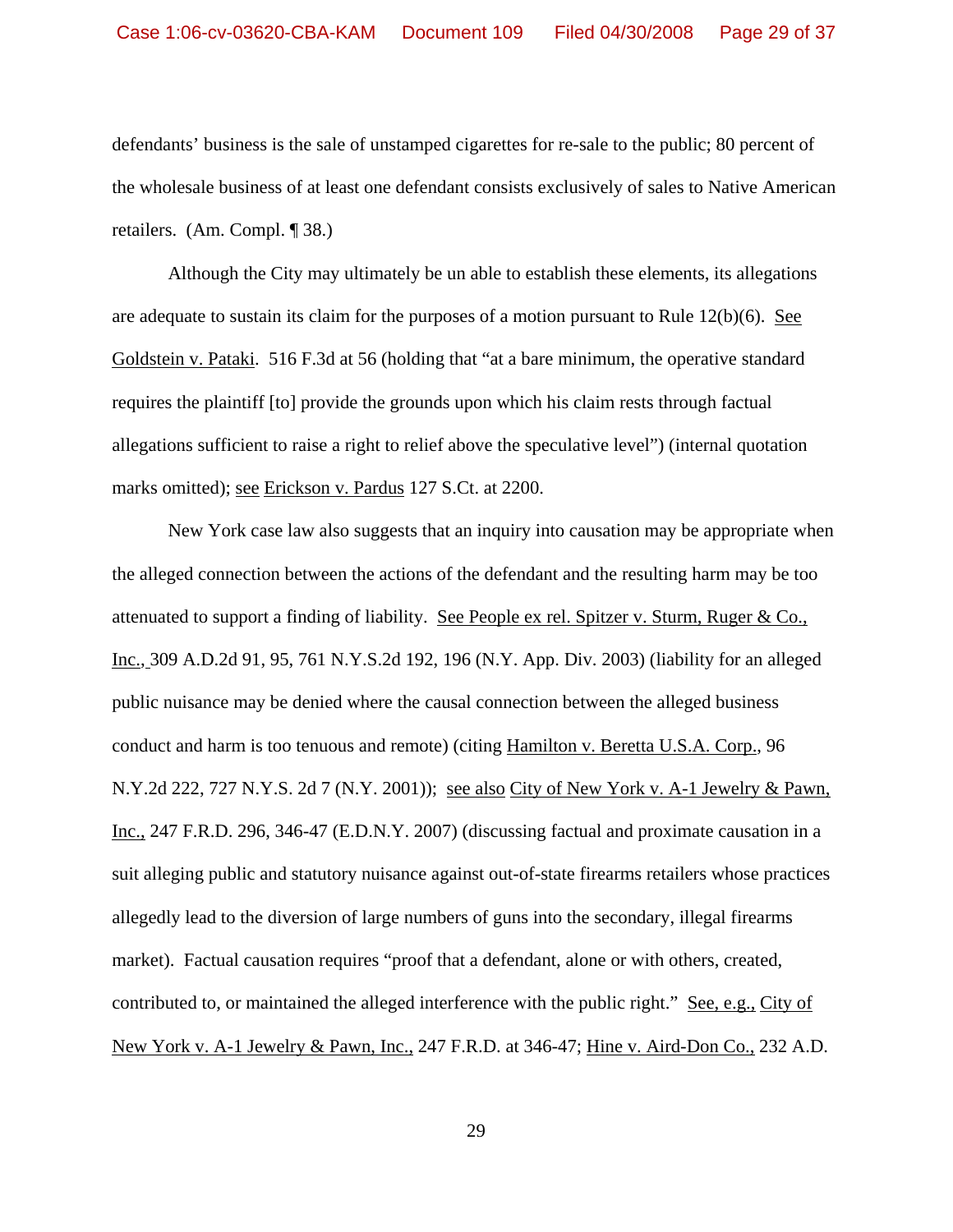359, 250 N.Y.S. 75, 77 (N.Y. App. Div. 1931); McNulty v. Ludwig & Co., 153 A.D. 206, 138 N.Y.S. 84, 91 (N.Y. App. Div. 1912); Sullivan v. McManus, 19 A.D. 167, 45 N.Y.S. 1079, 1080 (N.Y. App. Div 1897). Similarly, proximate causation demands a reasonable connection between defendants' alleged actions and the harm that followed. People v. Strurm, Ruger & Co., Inc., 309 A.D.2d 91, 104; see also City of New York v. A-1 Jewelry & Pawn, Inc., 247 F.R.D. at 346-47 ("Proximate causation embodies a policy requirement in some tort actions that a defendant's tortuous conduct be so causally sufficiently close to the harm suffered that it is just or fair to hold the defendant liable for the consequences of its actions."). When more than one party is alleged to have participated or created a public nuisance, joint and several liability for the resultant injury may be appropriate. City of New York v. A-1 Jewelry & Pawn, Inc., 247 F.R.D. at 347 (citing State v. Schenectady Chems. Inc., 103 A.D.2d 33, 479 N.Y.S.2d 1010, 1014 (N.Y. App. Div. 1984)).

 As an initial matter, defendants do not appear to challenge the City's allegations of factual causation and make only a passing argument regarding proximate causation, relying instead on contentions that state issues of public policy preclude the City's nuisance claim, and that the City has failed to allege a "considerable number of people" were injured by the defendants' activity. See Def. Joint Mem. at 24-26; Day Wholesale Mem. at 50-53. To the extent that defendants do challenge causation, the Court finds that the City's allegations are sufficient to support a finding that defendants' conduct factually and proximately caused the City's injury. (See Am. Compl. ¶¶ 38-47; 60-65.) See also City of New York v. A-1 Jewelry & Pawn, Inc., 247 F.R.D. at 347 ("Whether specific acts or omissions meet this standard involves a fact-intensive inquiry, making it difficult to resolve the issue on a motion to dismiss on the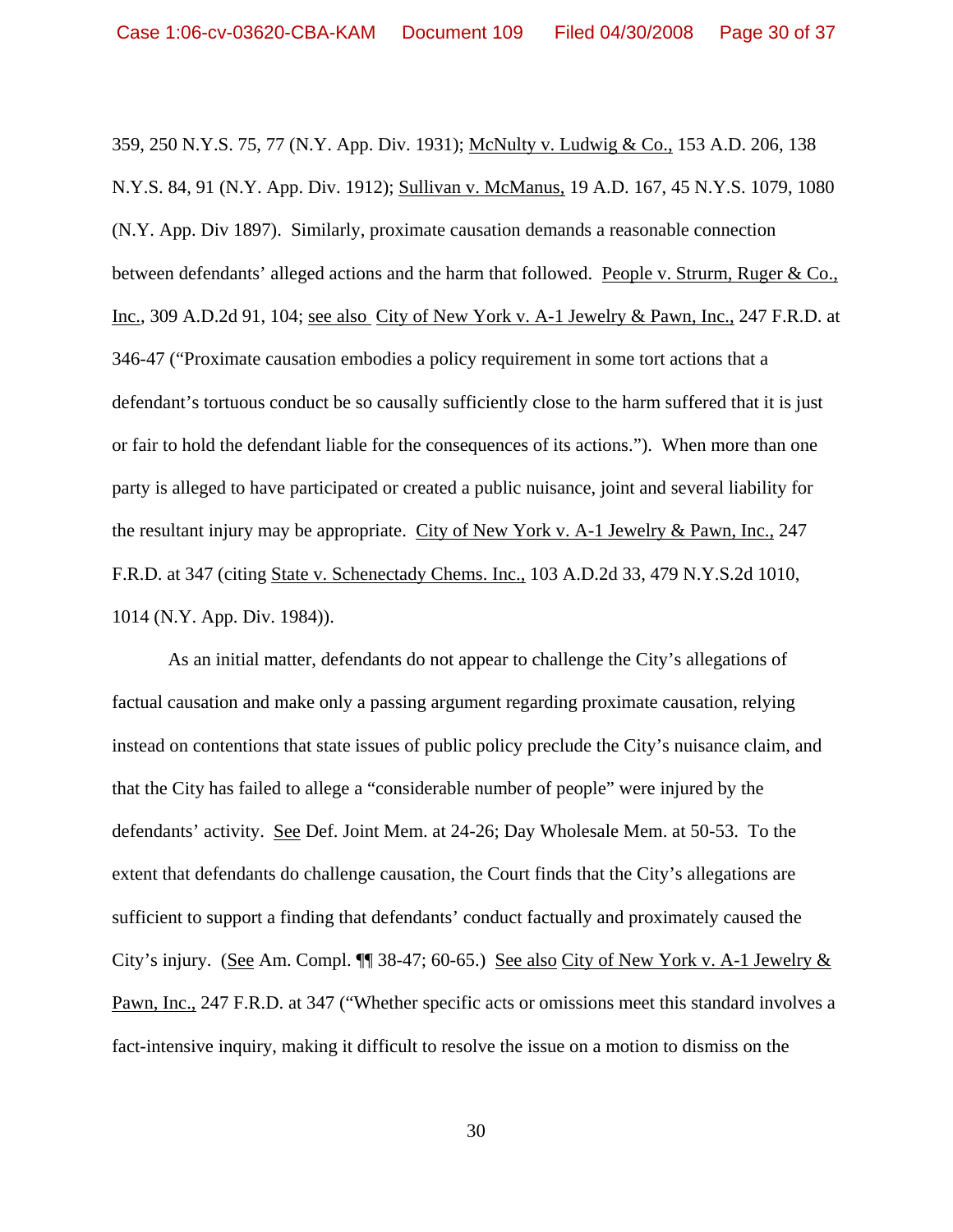pleadings."); Derdiarian v. Felix Contracting Corp., 51 N.Y.2d 308, 434 N.Y.S.2d 166 (N.Y.1980) (noting in context of negligence action that issues of causation are generally for the fact finder to resolve). Accordingly, the defendants' motion to dismiss the City's public nuisance claim is denied.

#### **III. Necessary and Indispensable Parties**

## **A. Standard of Review**

Defendants have also moved to dismiss the City's complaint pursuant to Fed. R. Civ. P. 12(b)(7). Before dismissing a complaint under Rule 12(b)(7), a district court must determine whether a missing party is necessary within the meaning of Fed. R. Civ. P. 19. Johnson v. Smithsonian Inst., 189 F.3d 180, 188 (2d Cir. 1999).

## **B. Defendants' Rule 19 Arguments**

 Defendants contend that this case should not proceed in the absence of "affected Indian nations" or New York State. The rights of Native Americans are implicated, according to defendants, because the City seeks to classify unstamped cigarettes shipped to reservations as contraband. Additionally, defendants argue New York State is necessary to this proceeding because "re-classification of unstamped cigarettes" implicates State policy.

 Pursuant to Fed. R. Civ. P. 19, a court must conduct a two-step inquiry to determine whether an action must be dismissed for failure to join a necessary and indispensable party. See Fed. R. Civ. P. 12(b)(7); Assoc. Dry Goods Corp. v. Towers Fin. Corp., 920 F.2d 1121, 1123-24 (2d Cir. 1990). First, the court must focus on whether the presence of the party to the action is necessary. Specifically, Rule 19(a)(1) provides, in relevant part:

A person who is subject to service of process and whose joinder will not deprive the court of subject-matter jurisdiction must be joined as a party if: (A) in that person's absence the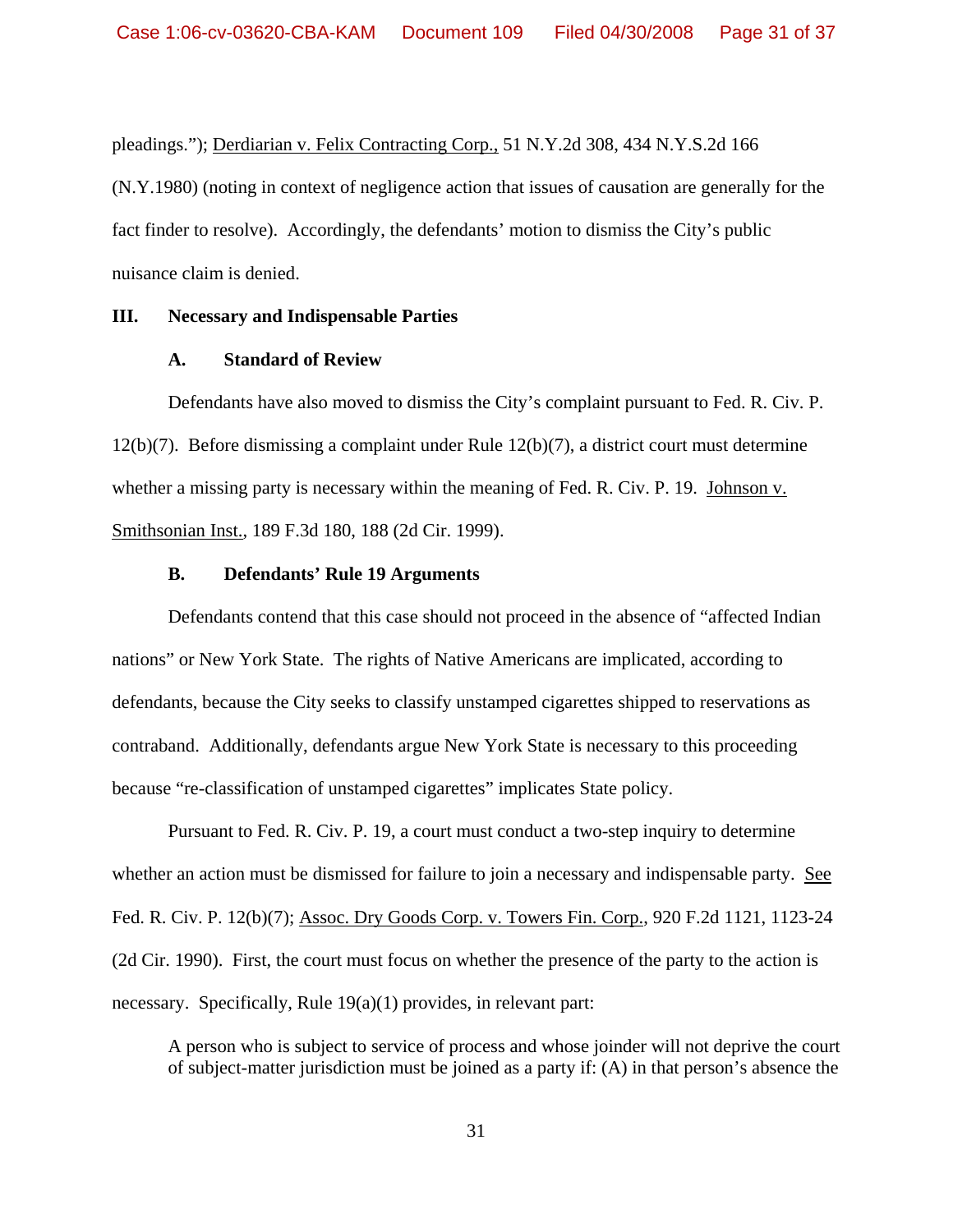court cannot accord complete relief among existing parties, or (B) that person claims an interest relating to the subject of the action and is so situated that disposing of the action in the person's absence may (i) as a practical matter impair or impede the person's ability to protect the interest or (ii) leave an existing party subject to a substantial risk of incurring double, multiple, or otherwise inconsistent obligations because of the interest.

Fed. R. Civ. P. 19(a).

 If a party is necessary, but joinder would divest the court of jurisdiction, the court must consider whether dismissal is warranted under Rule 19(b), that is, whether the suit can proceed "in equity and good conscience" without the necessary party. See Fed. R. Civ. P. 19(b); Assoc. Dry Goods, 920 F.2d at 1124. In determining whether a party is indispensable, a court should consider: (1) to what extent a judgment rendered in the person's absence might be prejudicial to him or those already parties, (2) the extent to which, by protective provisions in the judgment, by the shaping of relief, or other measures, the prejudice can be lessened or avoided, (3) whether a judgment rendered in the person's absence will be adequate, and (4) whether the plaintiff will have an adequate remedy if the action is dismissed for nonjoinder.Fed. R. Civ. P. 19(b); see Seneca Nation of Indians v. New York, 383 F.3d 45, 48 (2d Cir. 2004). The party moving for dismissal for failure to join an indispensable party "has the burden of producing evidence showing the nature of the interest possessed by an absent party and that the protection of that interest will be impaired by the absence." Holland v. Fahnestock & Co., Inc., 210 F.R.D. 487, 494 (S.D.N.Y.2002) (quoting Citizen Band Potawatomi Indian Tribe v. Collier*,* 17 F.3d 1292, 1293 (10th Cir.1994)).

#### **1. Native American Tribes as Necessary Parties**

 Native American tribes in New York State are not necessary parties to this lawsuit. First, because their absence will not deny complete relief to the parties, Native American tribes are not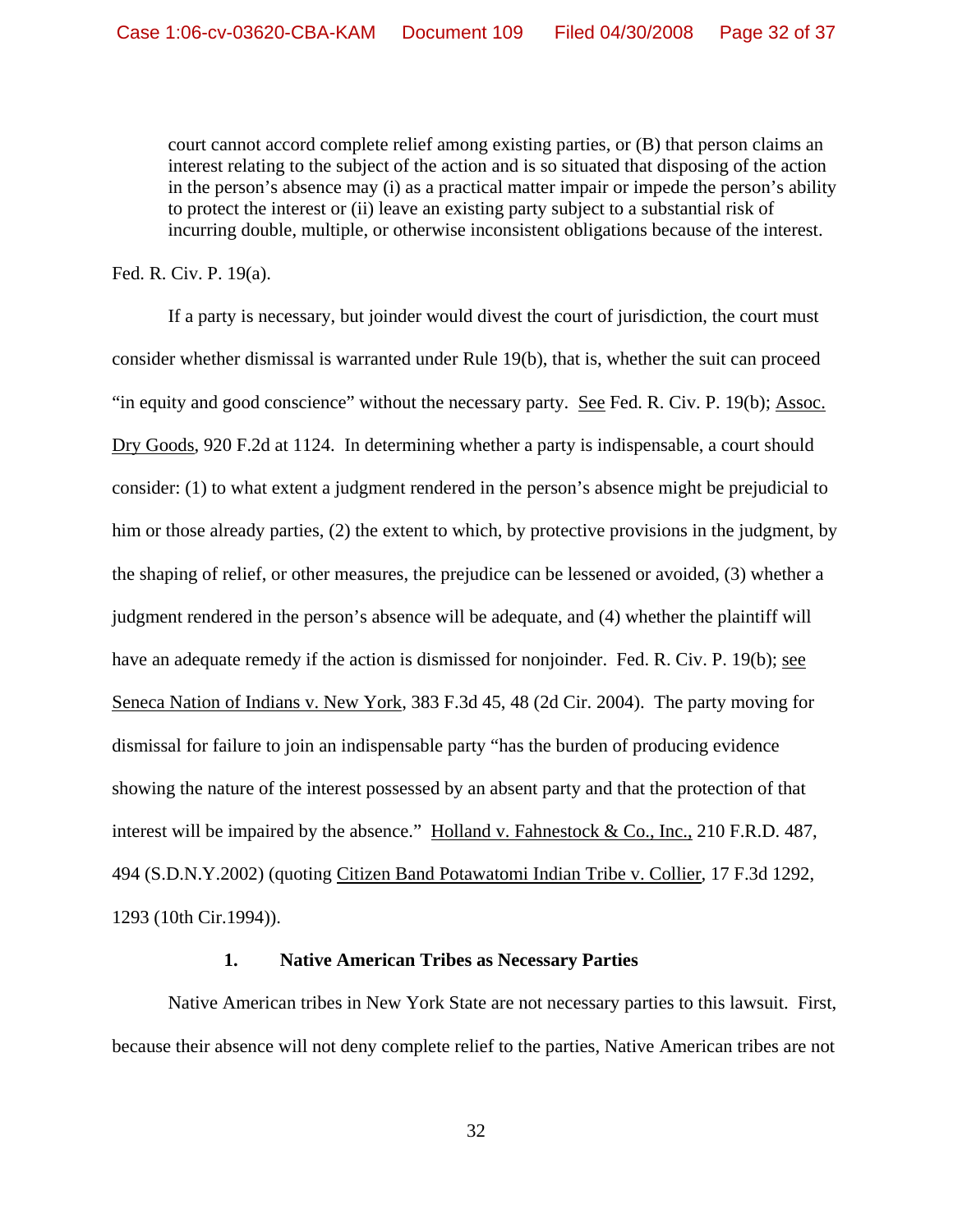required to be joined under Rule  $19(a)(1)(A)$ . If defendant wholesalers were to affix tax stamps to cigarettes they sell to Native American retailers for re-sale to the public, and remit the applicable State taxes, the City will have secured its requested relief. Although defendants question whether such a remittance scheme may be practically executed given the history of Native American taxation in New York State, that dispute is not properly resolvable in the motion to dismiss context.

 Second, because no Native American tribe has claimed "an interest relating to the subject of the action," they are not required to be joined under either prong of Rule 19(a)(2). See, e.g., Conntech Dev. Co. v. Univ. of Connecticut Educ. Props., Inc., 102 F.3d 677, 682 (2d Cir. 1996). Even if a Native American tribe claimed an interest, that interest would not be impeded by a disposition in this case. A judgment in the City's favor would not negate established tribal rights because Native American tribes do not have established rights in the sale of unstamped cigarettes by reservation retailers to the public. See Milhelm Attea & Bros., Inc., 512 U.S. at 64 ("Onreservation cigarette sales to persons other than reservation Indians, however, are legitimately subject to state taxation."); Washington v. Confederated Tribes of Colville Reservation, 447 U.S. at 159 ("[T]he State may validly require the tribal smokeshops to affix tax stamps purchased from the State to individual packages of cigarettes prior to the time of sale to nonmembers of the Tribe."). To the extent, that a tribe's sovereignty is implicated by a decision involving the tax status of goods sold by reservation retailers, the burden in this context is minimal. See Moe v. Confederated Salish and Kootenai Tribes of Flathead Reservation*,* 425 U.S. at 483; Washington, 447 U.S. at 156-60. Any impact on Native American rights is further attenuated by the fact that this case is brought against wholesalers who sell to reservation retailers, rather than the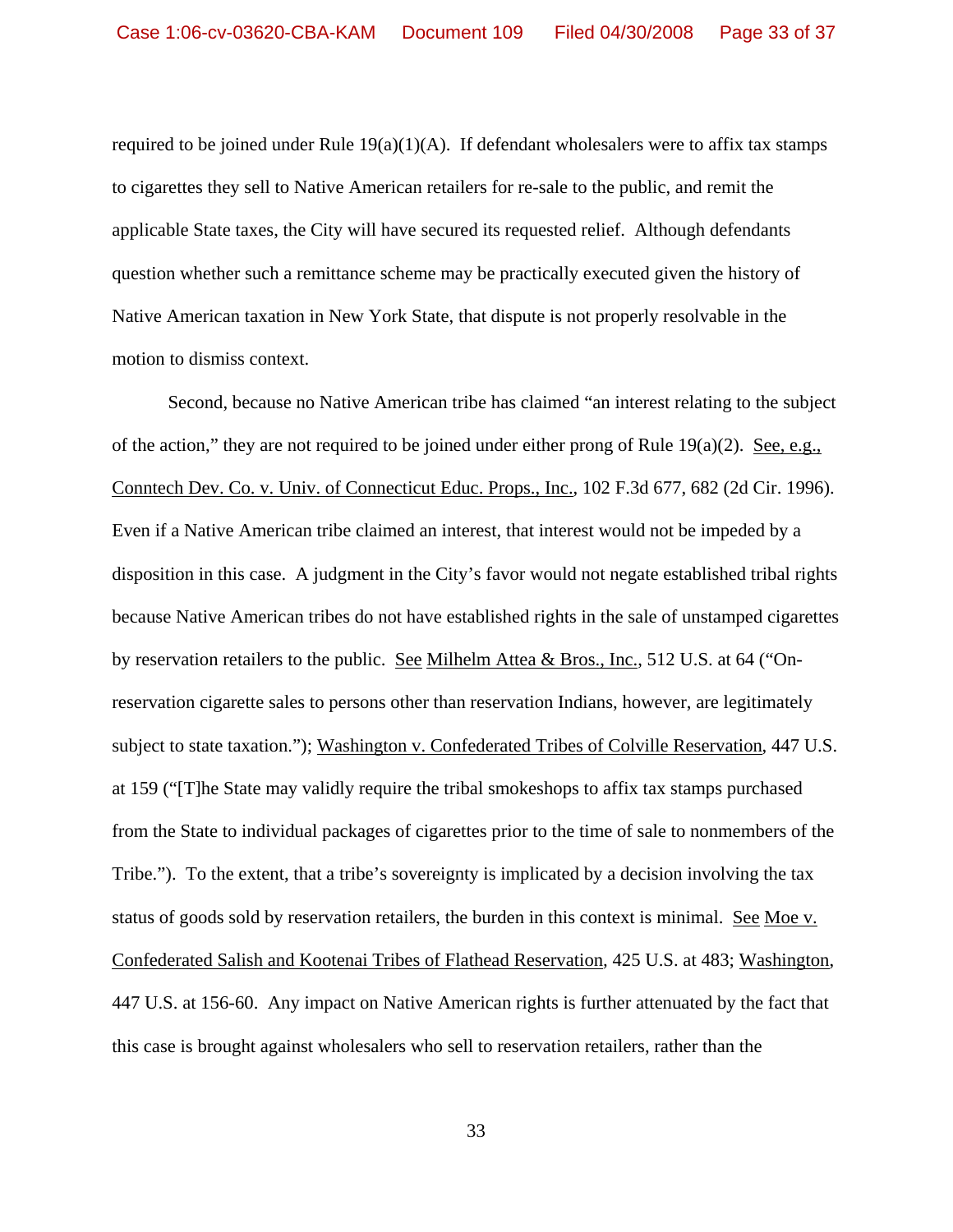reservation retailers themselves. See, e.g., Citizens Against Casino Gambling in Erie County v. Kempthorne, 471 F.Supp.2d 295, 315 (W.D.N.Y. 2007) (Native American tribe was not a necessary party to lawsuit even though it may have some "interest relating to the subject matter of th[e] action" because a party is not necessary "unless that interest will, as a practical matter, be impaired or impeded by this suit.").

 As the Court has found that Native American nations in New York State are not necessary parties, it declines to consider whether they are indispensable under Rule 19(b). See Viacom Int'l, Inc. v. Kearney, 212 F.3d 721, 724 (2d Cir. 2000) ("If a party does not qualify as necessary under Rule 19(a), then the court need not decide whether its absence warrants dismissal under Rule 19(b).").

## **2. New York State as a Necessary Party**

 Similarly, New York State is not a necessary party to this lawsuit. The State's absence will not deny complete relief to the parties. As discussed above, the City will secure the relief it seeks by defendants' stamping of cigarettes sold by reservation retailers for re-sale to the public. The Court recognizes that the State's involvement may be preferred by the defendants to execute any remedy secured by the City in this litigation. However, based on the arguments presented by both parties, the Court cannot conclude that complete relief requires the State's participation in this suit. For example, defendant wholesalers, based on their market knowledge, could allocate a certain percentage of their sales to reservation retailers as non-taxed and affix tax stamps to the remaining units sold in anticipation of re-sale to members of the public. Such a program, while not without its challenges, could afford the parties complete relief without the State's participation. Peregrine Myanmar Ltd. v. Segal, 89 F.3d 41, 49 (2d Cir. 1996) (finding that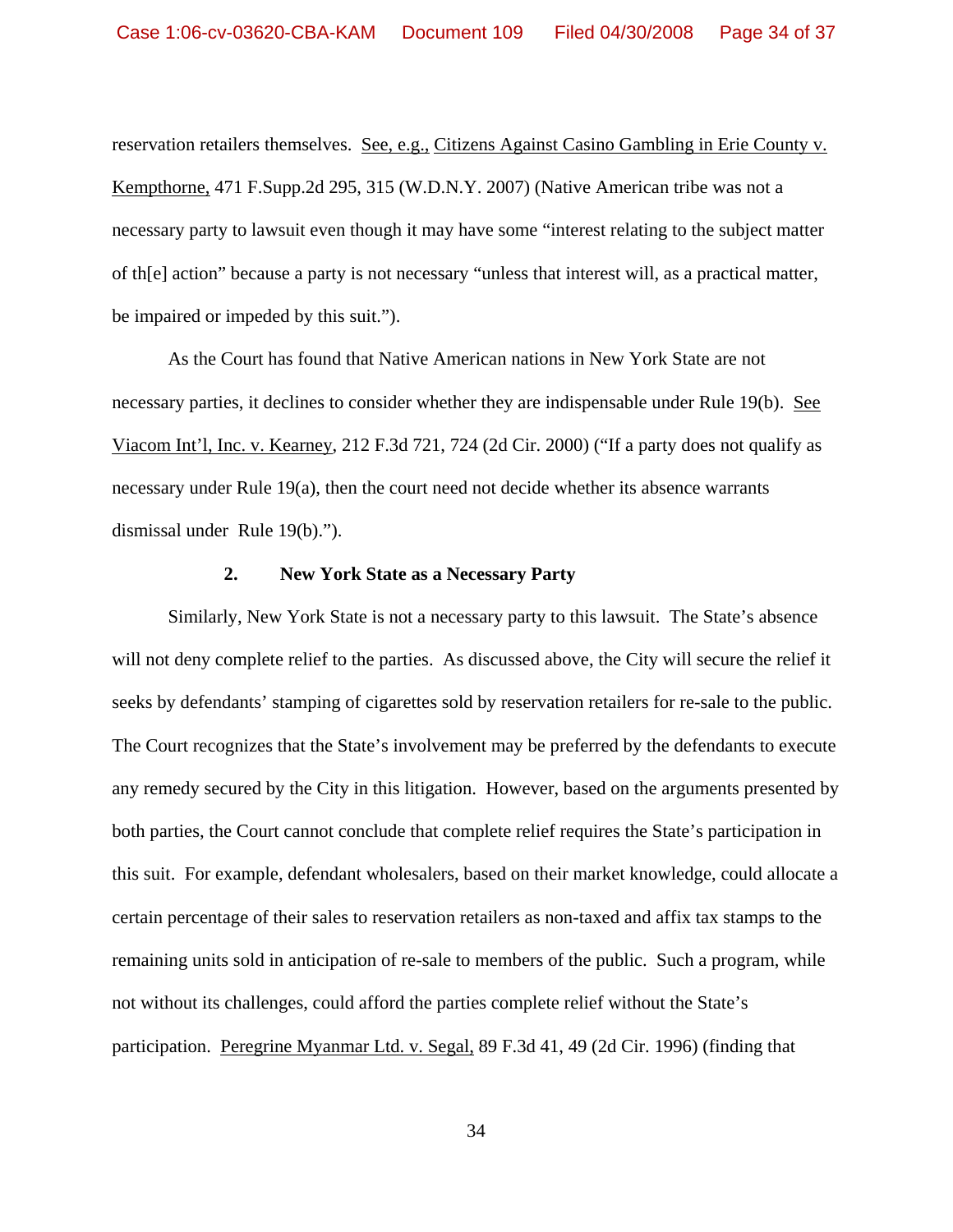"'complete relief' can be accorded even without the [the government], because nothing in the district court's statements or final judgment requires the [the government] to do anything or change any of its positions"). The defendants, moreover, may compensate the City for lost revenue resulting from its alleged unlawful activity without involving the State.

 The State, moreover has not claimed any interest in this lawsuit pursuant to Rule 19(a)(1)(B) even though, as the Court recognized in its Order dated August 24, 2007, this lawsuit implicates the collection of tax revenue by the State of New York. The Attorney General for the State of New York was made aware of the issues raised in this case by the Court's August 24, 2007 Order and has declined to claim an interest, as amicus curiae or otherwise. (See Oct. 30, 2007 Tr. at 3 (State Attorney General's office represents to the Court that the State of New York has no intention of filing briefs in connection with the instant case).) See Conntech Dev. Co., 102 F.3d at 683 (finding that a state was not a necessary party in part because "the record reflects that the Government has meticulously observed a neutral and disinterested posture") (citation omitted). In view of the facts that New York State has explicitly declined to exercise any interest it has in relation to this pending litigation, and complete relief may be afforded among the present parties, the Court declines to find the State necessary to the instant case.

 Even if this Court were to conclude that the State was necessary because complete relief could not be afforded among the existing parties, the State is not indispensable to this lawsuit. The Second Circuit has observed that courts should take a "flexible approach" under Rule 19(b) when deciding whether parties are indispensable, and that "very few cases should be terminated . . . unless there has been a reasoned determination that their nonjoinder makes just resolution of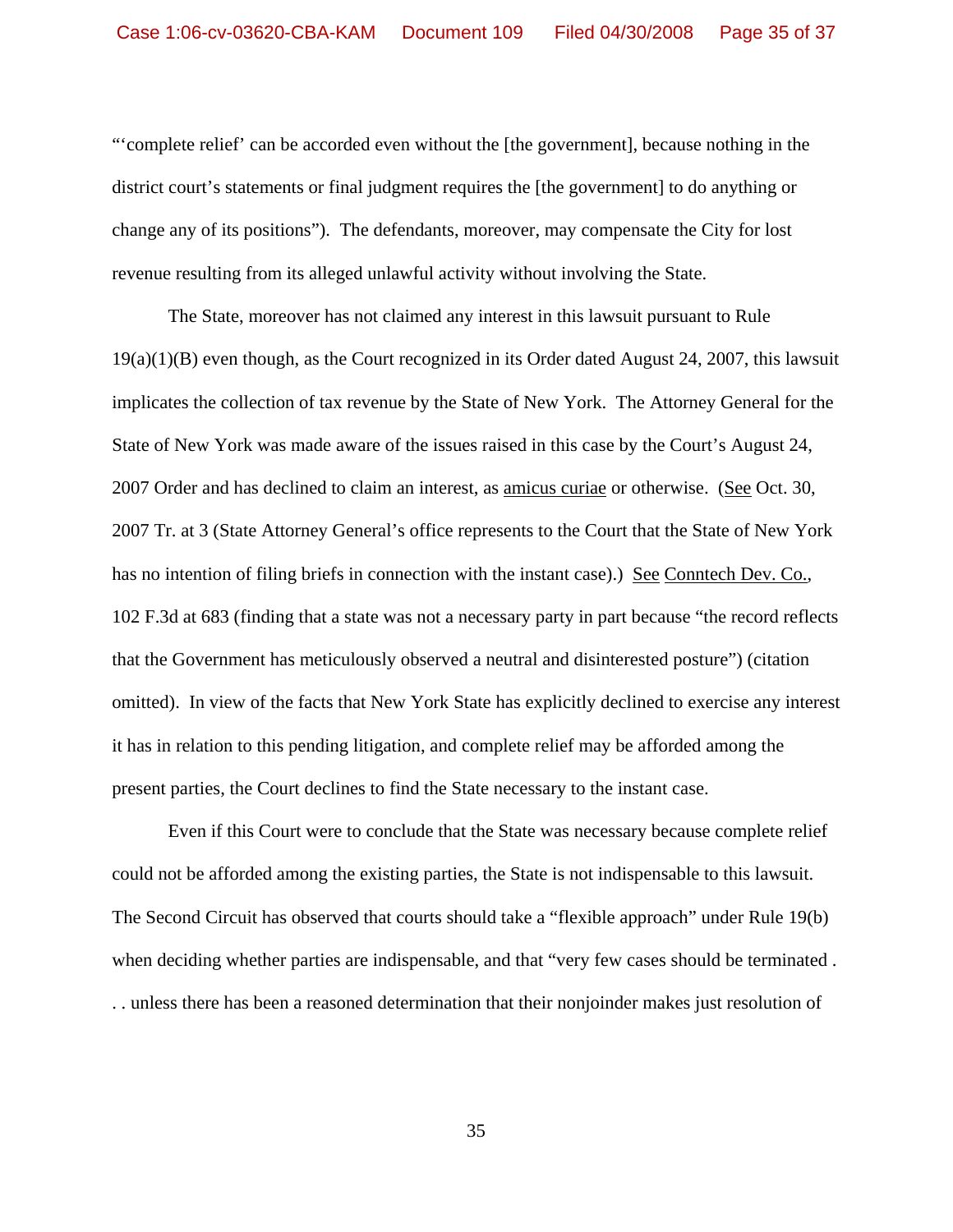the action impossible." Jaser v. N.Y. Prop. Ins. Underwriting Ass'n, 815 F.2d 240, 242 (2d Cir.1987) (citations omitted).

 In this case, the Court finds that the City's suit can proceed without the State "in equity and good conscience." Relief may be designed to lessen any prejudice to the State, as discussed above, and adequate judgment may be rendered in the State's absence. The City, moreover, will have no adequate remedy if the action is dismissed, which counsels against a finding of indispensability. Fed. R. Civ. P. 19(b). The Court concludes, therefore, that defendants have not carried their burden of demonstrating that the State is indispensable to this suit.